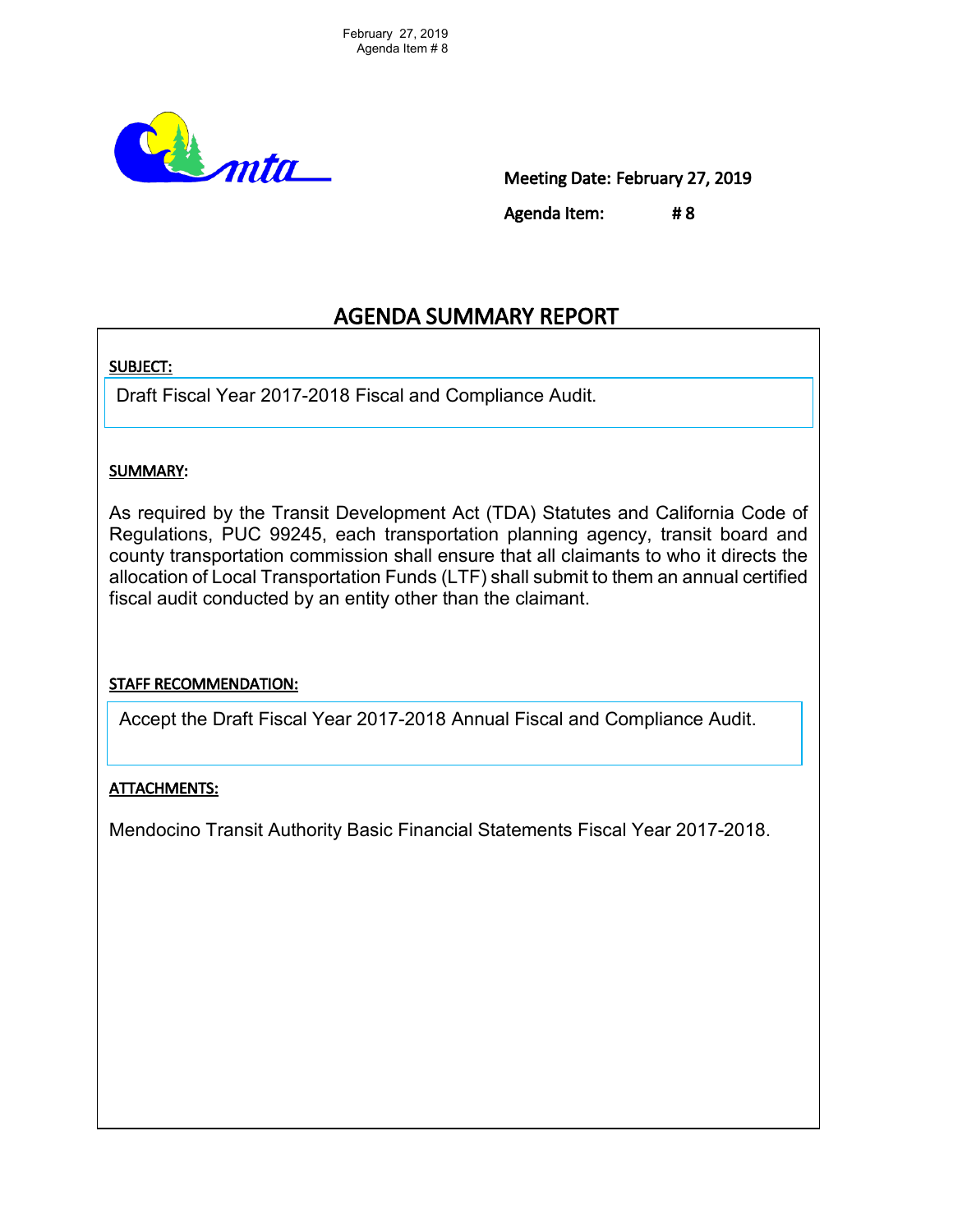February 27, 2019 Agenda Item # 8



**To be used only for management discussion purposes; engagement is incomplete; this draft is subject to final review and possible revision. \*\*Report/Letter date is TENTATIVE-TBD\*\***

# **MENDOCINO TRANSIT AUTHORITY**

# **UKIAH, CALIFORNIA**

# **BASIC FINANCIAL STATEMENTS**

**JUNE 30, 2018**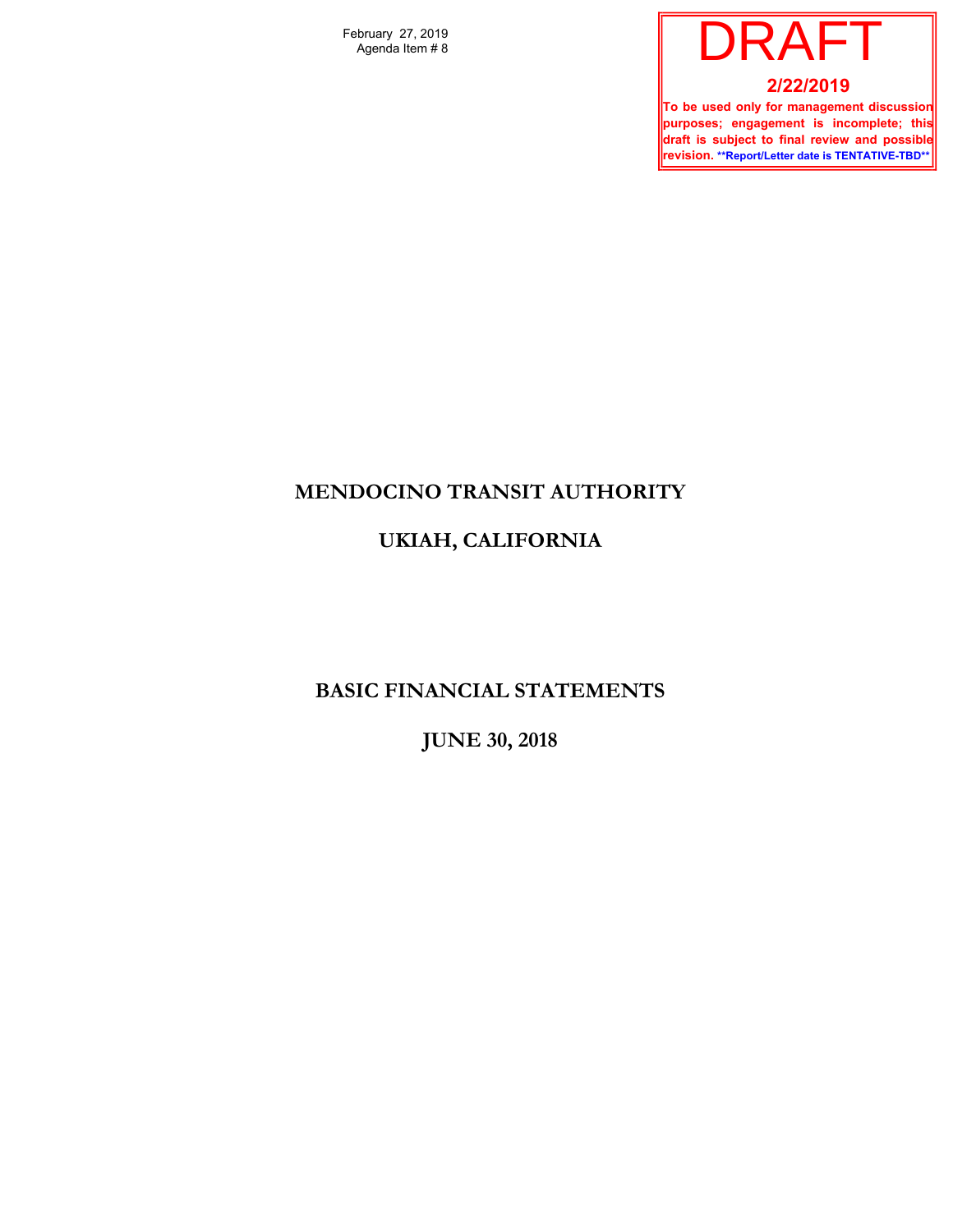# February 27, 2019<br>Agenda Item # 8

# TABLE OF CONTENTS

| February 27, 2019<br>Agenda Item #8                                                                                                                                                                                                                                                                          |             |
|--------------------------------------------------------------------------------------------------------------------------------------------------------------------------------------------------------------------------------------------------------------------------------------------------------------|-------------|
| <b>TABLE OF CONTENTS</b>                                                                                                                                                                                                                                                                                     |             |
|                                                                                                                                                                                                                                                                                                              | <b>PAGE</b> |
| Independent Auditors' Report                                                                                                                                                                                                                                                                                 | $1 - 2$     |
| Financial Section                                                                                                                                                                                                                                                                                            |             |
| <b>Basic Financial Statements:</b>                                                                                                                                                                                                                                                                           |             |
| Management's Discussion and Analysis                                                                                                                                                                                                                                                                         | $3 - 6$     |
| Statements of Net Position - Proprietary Fund - Enterprise                                                                                                                                                                                                                                                   | 7           |
| Statements of Revenues, Expenses and Changes in<br>Fund Net Position - Proprietary Fund - Enterprise                                                                                                                                                                                                         | 8           |
| Statements of Cash Flows - Proprietary Fund - Enterprise                                                                                                                                                                                                                                                     | 9           |
| Notes to Financial Statements                                                                                                                                                                                                                                                                                | $10 - 21$   |
| Required Supplemental Information                                                                                                                                                                                                                                                                            |             |
| Proportionate Share of Net Pension Liability (Asset)                                                                                                                                                                                                                                                         | 22          |
| Schedule of Contributions                                                                                                                                                                                                                                                                                    | 23          |
| Report on Compliance Over Financial Reporting Based on an<br>Audit of Financial Statements Performed in Accordance<br>with the Statutes, Rules and Regulations of the California<br>Transportation Development Act and the Allocation Instructions<br>and Resolutions of the Local Transportation Commission | 24          |
|                                                                                                                                                                                                                                                                                                              |             |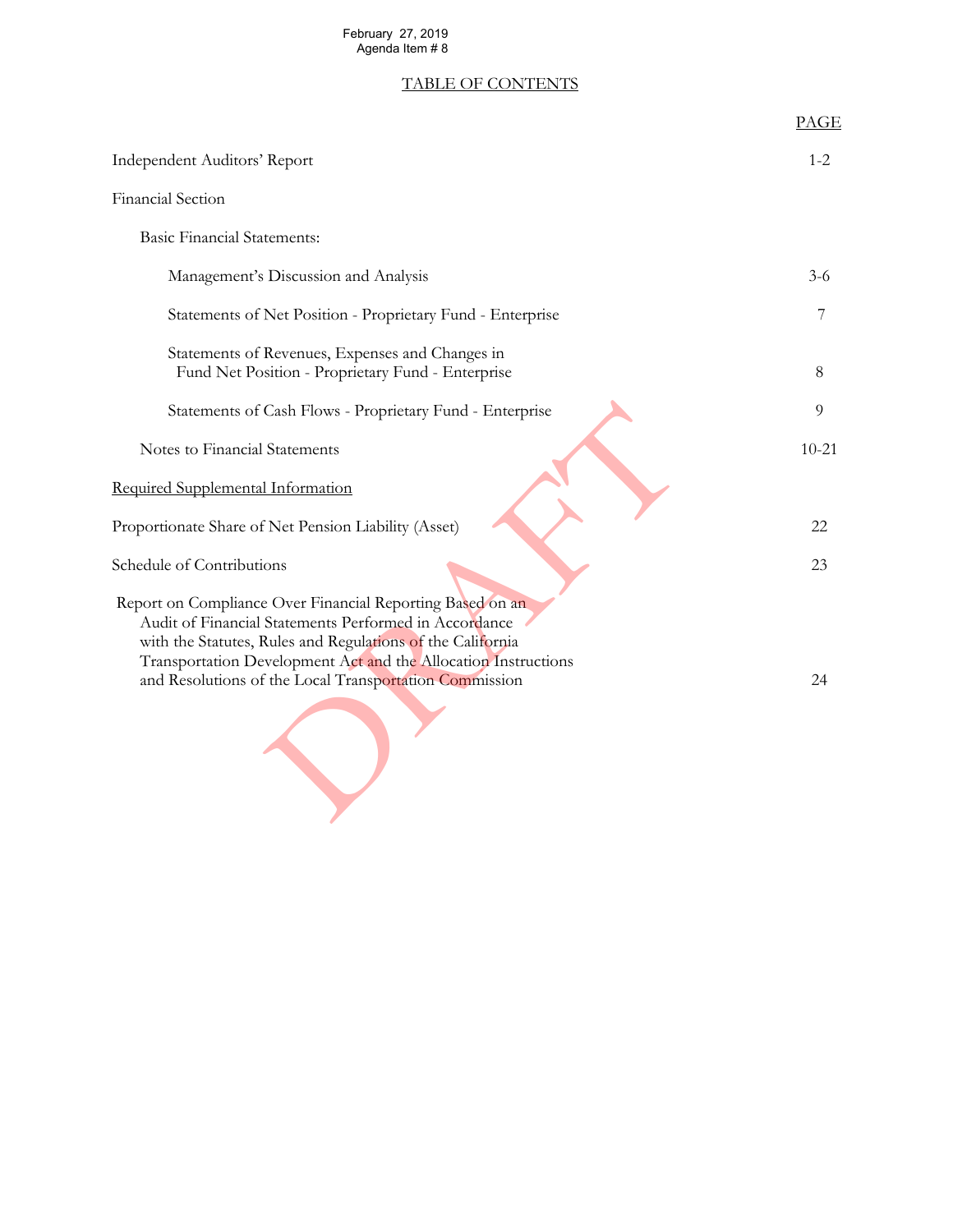#### INDEPENDENT AUDITORS' REPORT

Board of Directors Mendocino Transit Authority Ukiah, California

We have audited the accompanying basic financial statements of the business-type activities and the major fund of Mendocino Transit Authority as of June 30, 2018 and for the fiscal year then ended, as listed in the table of contents. These basic financial statements are the responsibility of Mendocino Transit Authority's management. Our responsibility is to express an opinion on these basic financial statements based on our audit.

#### Management's Responsibility for the Financial Statements

Management is responsible for the preparation and fair presentation of these financial statements in accordance with accounting principles generally accepted in the United States of America; this includes the design, implementation, and maintenance of internal control relevant to the preparation and fair presentation of financial statements that are free from material misstatement, whether due to fraud or error.

#### Auditor's Responsibility

Our responsibility is to express opinions on these financial statements based on our audit. We conducted our audit in accordance with auditing standards generally accepted in the United States of America, and the State Controller's Minimum Audit Requirements for California Special Districts. Those standards require that we plan and perform the audit to obtain reasonable assurance about whether the financial statements are free from material misstatement.

An audit involves performing procedures to obtain audit evidence about the amounts and disclosures in the financial statements. The procedures selected depend on the auditor's judgment, including the assessment of the risks of material misstatement of the financial statements, whether due to fraud or error. In making those risk assessments, the auditor considers internal control relevant to the entity's preparation and fair presentation of the financial statements in order to design audit procedures that are appropriate in the circumstances, but not for the purpose of expressing an opinion on the effectiveness of the entity's internal control. Accordingly, we express no such opinion. An audit also includes evaluating the appropriateness of accounting policies used and the reasonableness of significant accounting estimates made by management, as well as evaluating the overall presentation of the financial statements. February 27, 2019<br>
Agenda Item # 8<br>
Agenda Item # 8<br>
Agenda Item # 8<br>
Agenda Item # 8<br>
Agenda Item # 8<br>
Agenda Item # 8<br>
Agenda Item # 8<br>
Agenda Item and for the fiscal year then ended, as list<br>
turements are the responsib

We believe that the audit evidence we have obtained is sufficient and appropriate to provide a basis for our audit opinions.

#### Opinions

In our opinion, the financial statements referred to above present fairly, in all material respects, the respective financial position of the business-type activities and the major fund of Mendocino Transit Authority, as of June 30, 2018, and the respective changes in financial position and, where applicable, cash flows thereof for the year then ended in accordance with accounting principles generally accepted in the United States of America.

#### Other Matters

#### *Report on Summarized Comparative Information*

We have previously audited Mendocino Transit Authority's 2017 financial statements, and our report dated September 26, 2018 expressed an unmodified opinion on those audited financial statements. In our opinion, the summarized comparative information presented herein as of and for the year ended June 30, 2017, is consistent, in all material respects, with the audited financial statements from which it has been derived.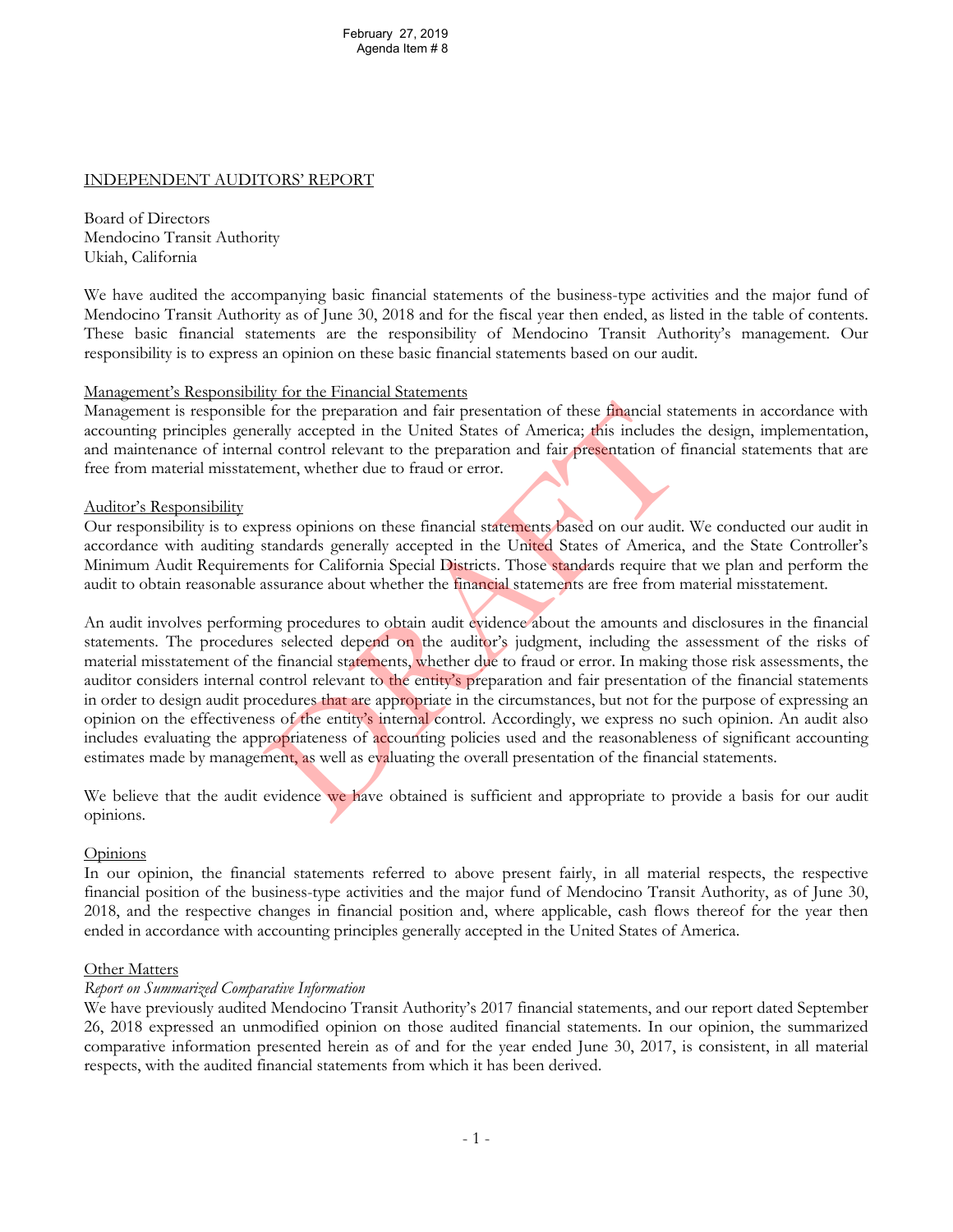Board of Directors Mendocino Transit Authority – Page 2

#### *Required Supplementary Information*

Accounting principles generally accepted in the United States of America require that the management's discussion and analysis on pages  $3-6$  and the required supplementary information on pages  $22-23$  be presented to supplement the basic financial statements. Such information, although not a part of the basic financial statements, is required by the Governmental Accounting Standards Board, who considers it to be an essential part of financial reporting for placing the basic financial statements in an appropriate operational, economic, or historical context. We have applied certain limited procedures to the required supplementary information in accordance with auditing standards generally accepted in the United States of America, which consisted of inquiries of management about the methods of preparing the information and comparing the information for consistency with management's responses to our inquiries, the basic financial statements, and other knowledge we obtained during our audit of the basic financial statements. We do not express an opinion or provide any assurance on the information because the limited procedures do not provide us with sufficient evidence to express an opinion or provide any assurance.



DATE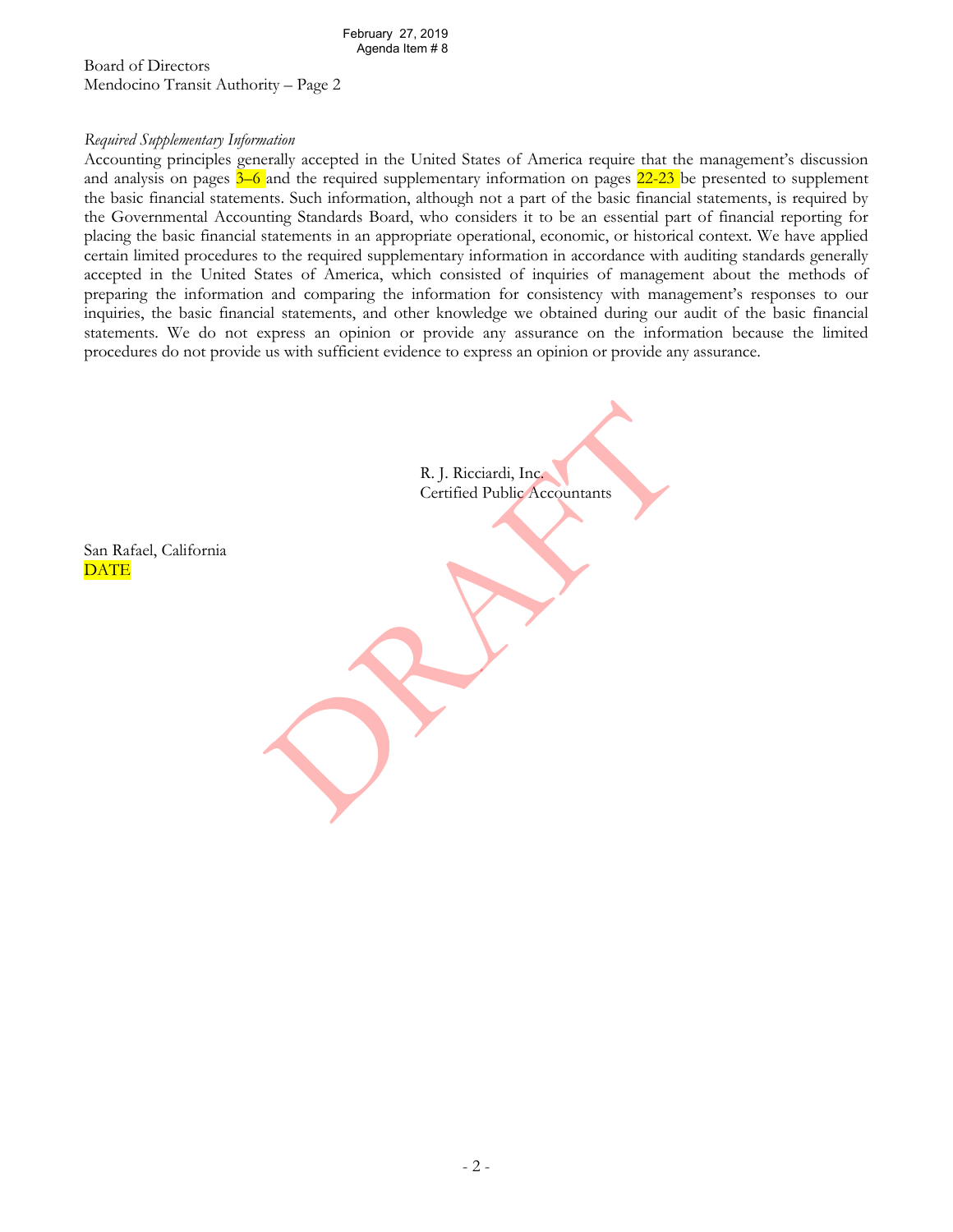# Mendocino Transit Authority MANAGEMENT'S DISCUSSION AND ANALYSIS June 30, 2018 Agenda Item # 8

This section of Mendocino Transit Authority's (the Authority's) basic financial statements presents management's overview and analysis of the financial activities of the organization for the fiscal year ended June 30, 2018. The Authority is a Joint Powers Authority entered into by the County of Mendocino and the four incorporated cities in the County. It administers transportation programs to the public with specialized services for seniors and the disabled. We encourage the reader to consider the information presented here in conjunction with the basic financial statements as a whole. February 27, 2019<br>
Mendonicon Transit Authority<br>
Mendonicon Transit Authority<br>
Mendonicon Transit Authority<br>
MANAGEMENT'S DISCUSSION AND ANALYSIS<br>
June 30, 2018<br>
Dura 30, 2018<br>
Dura 30, 2018<br>
Dura 30, 2018<br>
Dura 30, 2018<br>

#### **Introduction to the Basic Financial Statements**

This discussion and analysis is intended to serve as an introduction to the Authority's audited financial statements, which are comprised of the basic financial statements prepared in accordance with the accounting principles generally accepted in the United States of America.

The required financial statements include the Statement of Net Position; the Statement of Revenues, Expenses and Changes in Fund Net Position; the Statement of Cash Flows, and the Notes to Basic Financial Statements. All sections must be considered together to obtain a complete understanding of the financial picture of the Authority.

#### Statement of Net Position

This statement includes all assets and liabilities using the accrual basis of accounting as of the statement date. The difference between the two classifications is represented as "Net Position"; this section of the statement identifies major categories of restrictions on these assets and reflects the overall financial position of the Authority as a whole.

#### Statement of Revenues, Expenses and Changes in Fund Net Position

This statement presents the revenues earned and the expenses incurred during the year using the accrual basis of accounting. Under accrual basis, all increases or decreases in net position are reported as soon as the underlying event occurs, regardless of the timing of the cash flow. Consequently revenues and/or expenditures reported during this fiscal year may result in changes to cash flows in a future period.

#### Statement of Cash Flows

This statement reflects inflows and outflows of cash, summarized by operating non-capital financing and related financing, capital, and investing activities. The direct method was used to prepare this information, which means that gross rather than net amounts were presented for the year's activities.

#### Notes to the Financial Statements

This additional information is essential to a full understanding of the data reported in the basic financial statements.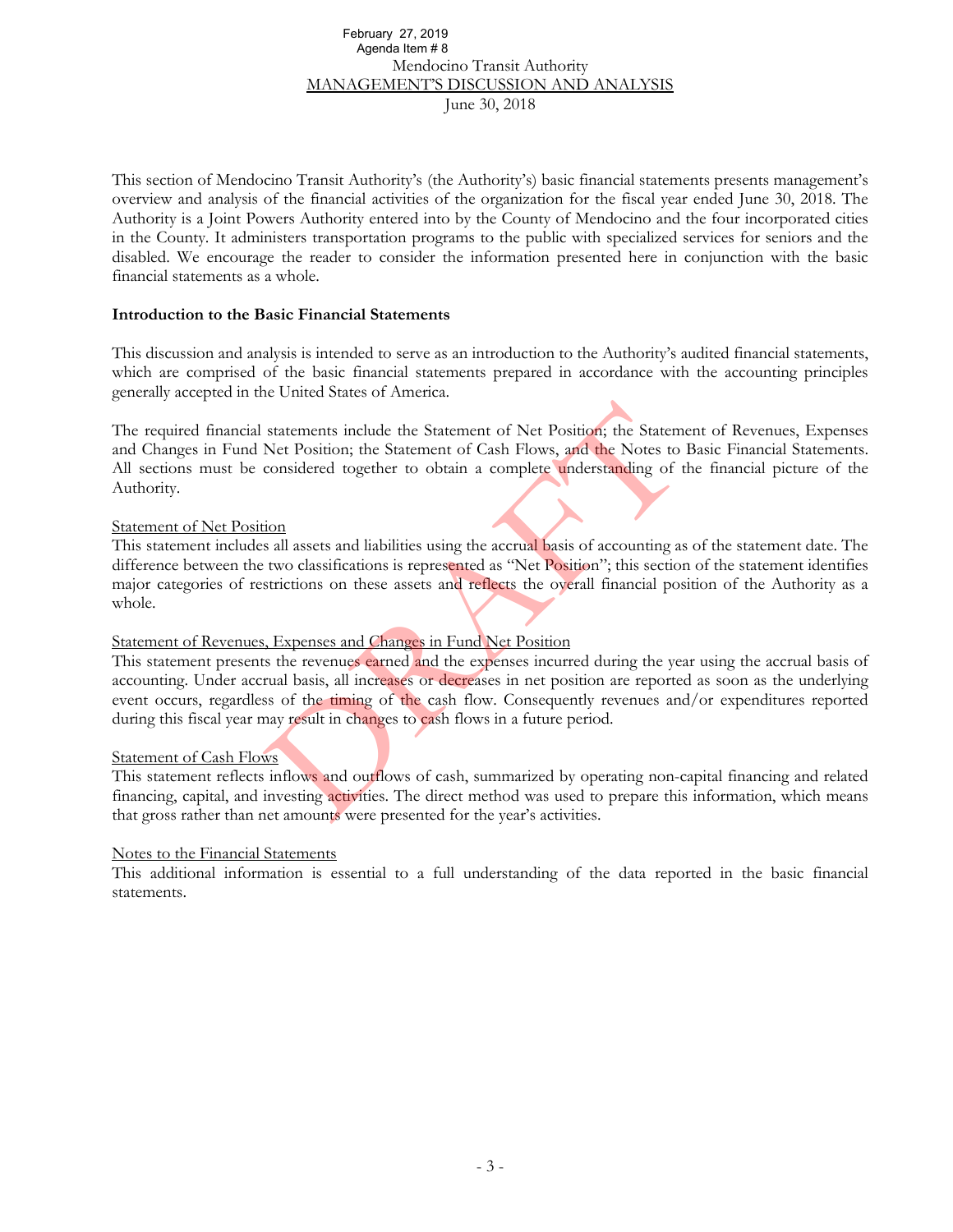# Mendocino Transit Authority MANAGEMENT'S DISCUSSION AND ANALYSIS June 30, 2018 Agenda Item # 8

#### **Analytical Overview**

| February 27, 2019<br>Agenda Item #8                                                                     |                                             |                 |                 |
|---------------------------------------------------------------------------------------------------------|---------------------------------------------|-----------------|-----------------|
|                                                                                                         | Mendocino Transit Authority                 |                 |                 |
|                                                                                                         | <b>MANAGEMENT'S DISCUSSION AND ANALYSIS</b> |                 |                 |
|                                                                                                         | June 30, 2018                               |                 |                 |
|                                                                                                         |                                             |                 |                 |
|                                                                                                         |                                             |                 |                 |
| al Overview                                                                                             |                                             |                 |                 |
|                                                                                                         | Table 1                                     |                 |                 |
|                                                                                                         | <b>Business-Type Net Position</b>           |                 |                 |
|                                                                                                         | 2018                                        | 2017            | 2016            |
| Current assets                                                                                          | \$<br>3,632,935                             | 3,753,143<br>\$ | \$<br>3,222,281 |
| Capital assets                                                                                          | 11,118,758                                  | 11,355,400      | 12,242,979      |
| Total assets                                                                                            | 14,751,693                                  | 15,108,543      | 15,465,260      |
| Deferred outflows of resources                                                                          | 701,870                                     | 526,580         | 175,914         |
|                                                                                                         |                                             |                 |                 |
| Current liabilities                                                                                     | 1,349,703                                   | 936,748         | 1,002,563       |
| Long-term liabilities                                                                                   | 1,527,654                                   | 1,258,942       | 816,711         |
| Total liabilities                                                                                       | 2,877,357                                   | 2,195,690       | 1,819,274       |
| Deferred inflows of resources                                                                           | 176,255                                     | 230,187         | 368,754         |
| Net position                                                                                            |                                             |                 |                 |
| Invested in capital assets                                                                              |                                             |                 |                 |
| Unrestricted                                                                                            | 11,118,758                                  | 11,355,400      | 12,242,979      |
| Restricted                                                                                              | 61,872                                      | 1,673,282       | 1,132,002       |
|                                                                                                         | 1,219,321                                   | 180,564         | 78,165          |
| Total net position                                                                                      | 12,399,951<br>$\mathbb{S}$                  | 13,209,246      | 13,453,146      |
| ority's governmental net position amounted to \$12,399,951 as of June 30, 2018, a decrease of \$809,295 |                                             |                 |                 |
| 7. This decrease in the Change in Net Position is reflected in the Statement of Revenues, Expenses and  |                                             |                 |                 |
| in Fund Net Position. The Authority's net position as of June 30, 2018 comprised the following:         |                                             |                 |                 |
| Cash and investments of \$1,975,192 held with the Mendocino County Treasury.                            |                                             |                 |                 |
|                                                                                                         |                                             |                 |                 |
| Other assets comprised accounts receivables of \$342,219, grants receivables of \$1,145,881, inventory  |                                             |                 |                 |
| items of \$105,480 and prepaid items of \$64,163.                                                       |                                             |                 |                 |
|                                                                                                         |                                             |                 |                 |
| Capital assets of \$11,118,758, net of depreciation charges, which include all the Authority's capital  |                                             |                 |                 |

The Authority's governmental net position amounted to \$12,399,951 as of June 30, 2018, a decrease of \$809,295 from 2017. This decrease in the Change in Net Position is reflected in the Statement of Revenues, Expenses and Changes in Fund Net Position. The Authority's net position as of June 30, 2018 comprised the following:

- Cash and investments of \$1,975,192 held with the Mendocino County Treasury.
- Other assets comprised accounts receivables of \$342,219, grants receivables of \$1,145,881, inventory items of \$105,480 and prepaid items of \$64,163.
- Capital assets of \$11,118,758, net of depreciation charges, which include all the Authority's capital assets.
- Accounts payable of \$452,840, and contract payable totaling \$-0-.
- Other liabilities comprise deferred revenue of \$417,115, compensated absences of \$230,551, an accrued liability for self-insurance of \$249,197 and net pension liability of \$1,527,654.
- Net position invested in capital assets of \$11,118,758, representing the Authority's investment in capital assets.
- Restricted net position totaling \$1,219,321 may only be used for specialized transportation program services.
- Unrestricted net position, the part of net position that can be used to finance day-to-day operations and capital without constraints established by debt covenants or other legal requirements or restrictions. The Authority had \$61,872 of unrestricted net position as of June 30, 2018.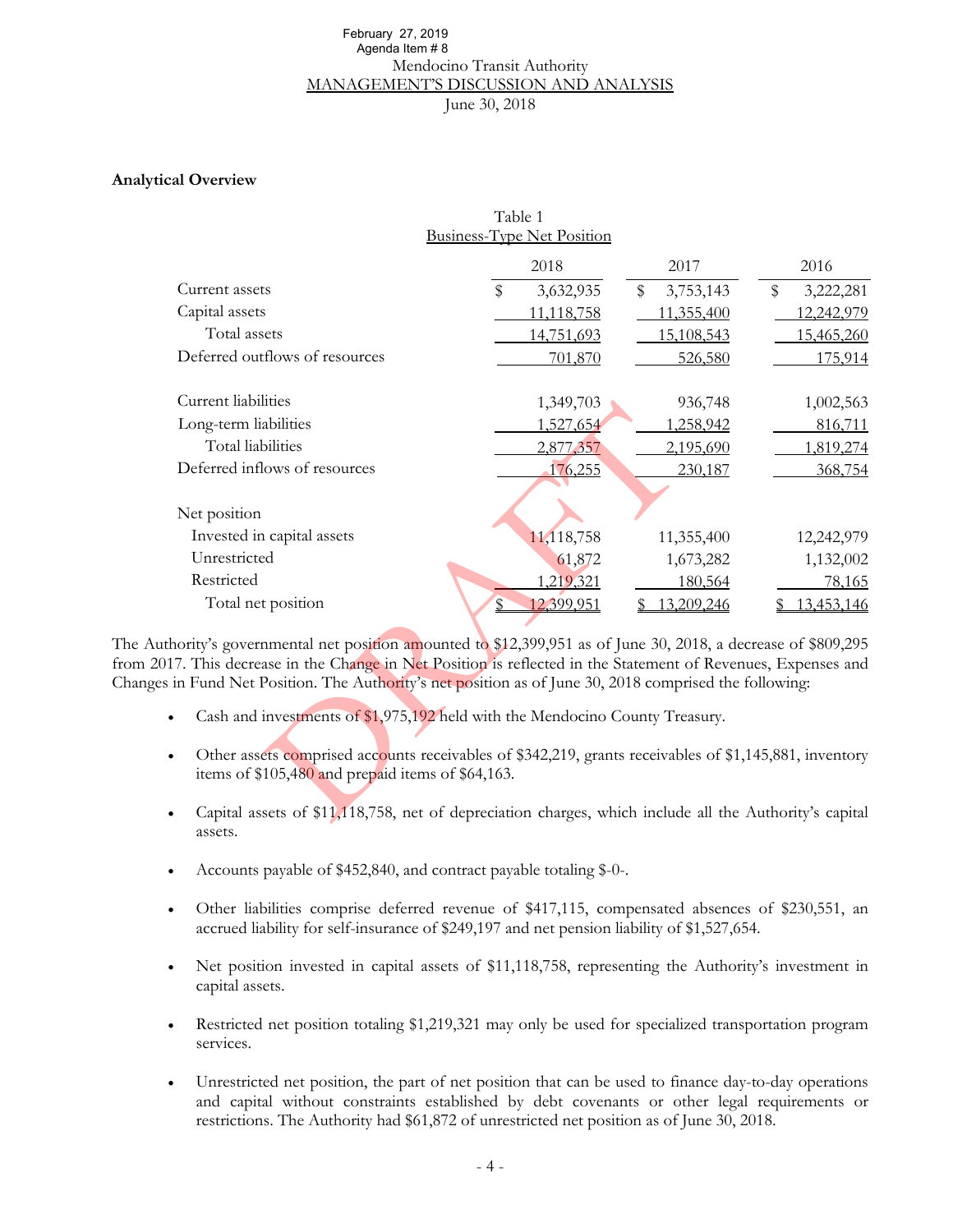#### Mendocino Transit Authority MANAGEMENT'S DISCUSSION AND ANALYSIS June 30, 2018 February 27, 2019 Agenda Item # 8

#### **Summary**

Total assets of the Authority have decreased this year by \$356,850. This classification is comprised of Current Assets, which decreased by \$120,208 and Property, Plant, and Equipment, which decreased overall by \$236,642.

Liabilities have increased this year, in this case by \$681,667, mainly as the result of the increase in the net pension liability as required by GASB Statement No. 68.

Unrestricted Net Position has decreased by \$1,611,410. The overall change to Net Position is a decrease of \$809,295, resulting in a June 30, 2018 balance of \$12,399,951.

#### Comparative Analysis of Current and Prior Year Activities and Balances

| Table 2<br>Changes in Net Position                               |         |                                       |    |                                     |  |                                       |    |                                                |                  |
|------------------------------------------------------------------|---------|---------------------------------------|----|-------------------------------------|--|---------------------------------------|----|------------------------------------------------|------------------|
|                                                                  | 6/30/18 |                                       |    | 6/30/17                             |  | 06/30/16                              |    | Increase<br>(Decrease)<br>between<br>2018-2017 |                  |
| Operating revenues<br>Operating expenses<br>Net operating income |         | 951,502<br>6,397,857<br>(5, 446, 355) | \$ | 815,614<br>5,765,419<br>(4,949,805) |  | 889,048<br>5,360,879<br>(4, 471, 831) | \$ | 135,888<br>1,159,452<br>(1,023,564)            | Note 1<br>Note 2 |
| Non-operating<br>revenues (expenses)                             |         | 4,637,060                             |    | 4,705,905                           |  | 4,790,201                             |    | (68, 845)                                      | Note 3           |

As Table 2 above shows, \$951,502, or 17% of the Authority's fiscal year 2018 revenue, came from operating revenues which consisted of fares, contract services, charters, advertisements, and Sonoma County participation, and \$4,637,060, or 83%, came from non-operating revenues such as local transportation funds, capital grants and planning grants.

- Note 1 The increase in operating revenues related to the increase in fares.
- Note 2 This increase in operating expenses relates to increase associated with administration and transportation costs.
- Note 3 The non-operating revenues (expenses) decrease was related to a decrease in capital grants.

#### **Capital Assets**

As of June 30, 2018, the Authority's investment in capital assets was \$11,118,758 (net of accumulated depreciation). The Authority added (net of dispositions) \$511,326 of facilities, vehicles and equipment in fiscal year 2018. Additional information on the Authority's capital assets can be found in Note 4 in the Notes to the Basic Financial Statements.

#### **Debt Administration**

The Authority does not utilize long-term debt to fund operations or growth.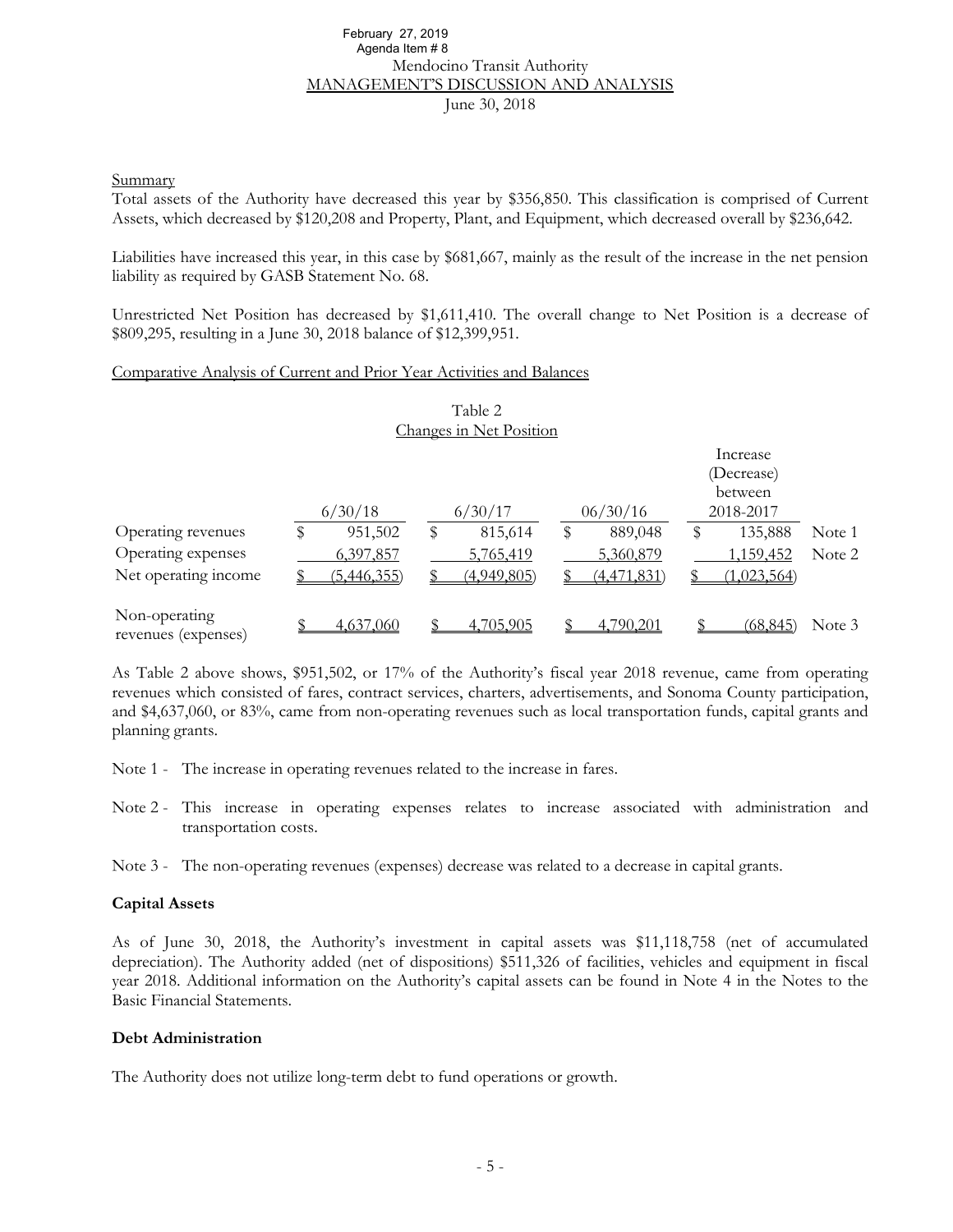# Mendocino Transit Authority MANAGEMENT'S DISCUSSION AND ANALYSIS June 30, 2018 February 27, 2019<br>
Mendolecino Transit Authority<br>
Mendolecino Transit Authority<br>
MANAGEMENT'S DISCUSSION AND ANALYSIS<br>
June 30, 2018<br>
and Major Initiatives<br>
June 30, 2018<br>
and Major Initiatives<br>
sphere 30, 2019<br>
and Major Agenda Item # 8

#### **Economic Outlook and Major Initiatives**

Financial planning is based on specific assumptions from recent trends, State of California economic forecasts and historical growth patterns in the communities served by the Authority.

The economic condition of the Authority as it appears on the balance sheet reflects financial stability. The Authority will continue to maintain a watchful eye over expenditures and remain committed to sound fiscal management practices to deliver the highest quality of service to the citizens of the area.

#### **Contacting the Authority's Financial Management**

This set of Basic Financial Statements is intended to provide citizens, taxpayers, and creditors with a general overview of the Authority's finances. Questions about this report should be directed to Mendocino Transit Authority, 241 Plant Road, Ukiah CA 95482.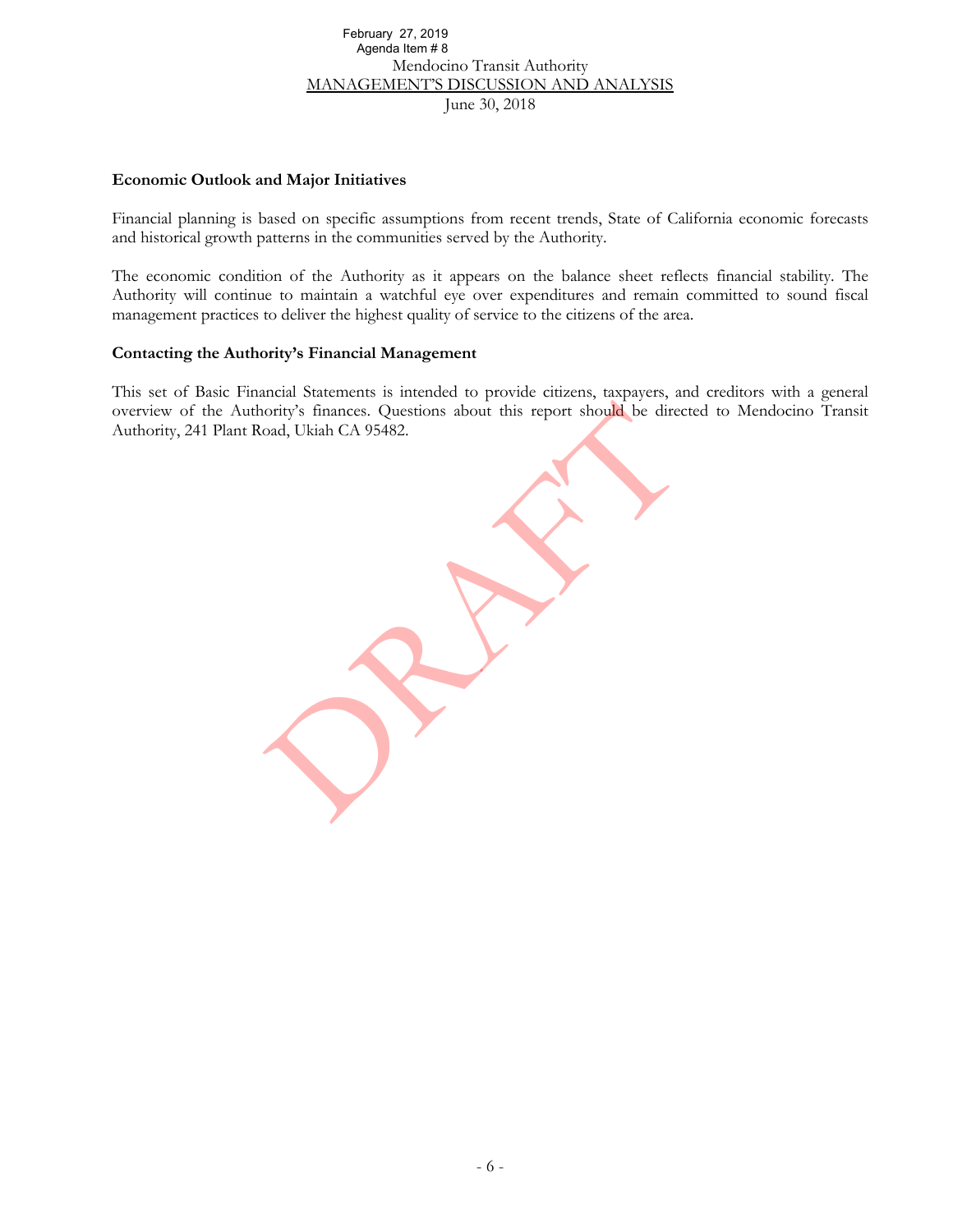# Mendocino Transit Authority

#### STATEMENTS OF NET POSITION

#### Proprietary Fund - Enterprise

| February 27, 2019                             |                  |                  |
|-----------------------------------------------|------------------|------------------|
| Agenda Item #8<br>Mendocino Transit Authority |                  |                  |
| STATEMENTS OF NET POSITION                    |                  |                  |
| Proprietary Fund - Enterprise                 |                  |                  |
| June 30, 2018                                 |                  |                  |
| (With Comparative Totals as of June 30, 2017) |                  |                  |
|                                               |                  |                  |
|                                               |                  |                  |
| <b>ASSETS</b>                                 | 2018             | 2017             |
| Current assets:                               |                  |                  |
| Cash and investments                          | \$<br>755,871    | \$<br>1,790,411  |
| Restricted cash and investments               | 1,219,321        | 180,564          |
| Accounts receivable                           | 342,219          | 321,536          |
| Grants receivable                             | 1,145,881        | 1,320,607        |
| Inventories                                   | 105,480          | 111,502          |
| Prepaid items                                 | 64,163           | 28,523           |
| Total current assets                          | 3,632,935        | 3,753,143        |
| Capital assets:                               |                  |                  |
| Non-depreciable                               | 360,782          | 360,782          |
| Depreciable, net of accumulated depreciation  | 10,757,976       | 10,994,618       |
| Total assets                                  | 14,751,693       | 15,108,543       |
| DEFERRED OUTFLOWS OF RESOURCES                |                  |                  |
| Deferred outflows of resources                | 701,870          | 526,580          |
|                                               |                  |                  |
| <b>LIABILITIES</b><br>Current liabilities:    |                  |                  |
| Accounts payable                              | 452,840          | 218,733          |
| Contracts payable                             |                  | 93,597           |
| Deferred revenue                              | 417,115          | 230,756          |
| Compensated absences                          | 230,551          | 199,228          |
| Accrued liability for self-insurance          | 249,197          | 194,434          |
| Total current liabilities                     | 1,349,703        | 936,748          |
| Long-term liabilities:                        |                  |                  |
| Net pension liability                         | 1,527,654        | 1,258,942        |
| Total liabilities                             | 2,877,357        | 2,195,690        |
| DEFERRED INFLOWS OF RESOURCES                 |                  |                  |
| Deferred inflows of resources                 | 176,255          | 230,187          |
|                                               |                  |                  |
| <b>NET POSITION</b>                           |                  |                  |
| Invested in capital assets                    | 11,118,758       | 11,355,400       |
| Restricted for specialized services           | 1,219,321        | 180,564          |
| Unrestricted                                  | 61,872           | 1,673,282        |
| Total net position                            | \$<br>12,399,951 | \$<br>13,209,246 |

The accompanying notes are an integral part of these financial statements.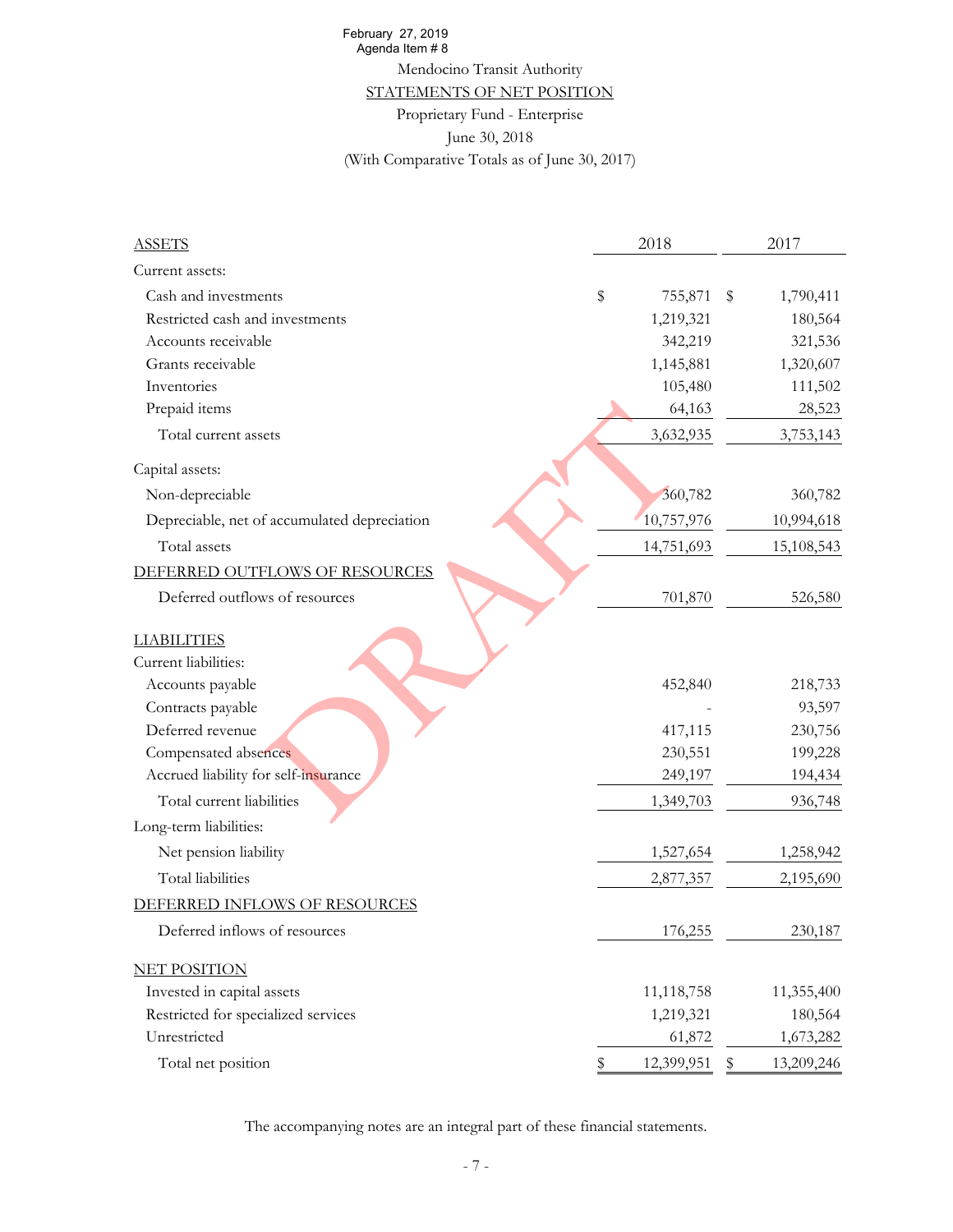#### STATEMENTS OF REVENUES, EXPENSES

#### AND CHANGES IN FUND NET POSITION

| February 27, 2019<br>Agenda Item #8                        |      |                  |             |
|------------------------------------------------------------|------|------------------|-------------|
| Mendocino Transit Authority                                |      |                  |             |
| STATEMENTS OF REVENUES, EXPENSES                           |      |                  |             |
| AND CHANGES IN FUND NET POSITION                           |      |                  |             |
| Proprietary Fund - Enterprise                              |      |                  |             |
| For the Year Ended June 30, 2018                           |      |                  |             |
| (With Comparative Totals for the Year Ended June 30, 2017) |      |                  |             |
|                                                            |      |                  |             |
|                                                            | 2018 |                  | 2017        |
| Operating revenues:                                        |      |                  |             |
| Fares                                                      | \$   | 662,629<br>\$    | 540,094     |
| Nonpublic service contract                                 |      | 26,375           | 76,588      |
| Charters                                                   |      |                  | 9,731       |
| Advertisement                                              |      | 90,298           |             |
| Sonoma County participation                                |      | 172,200          | 189,201     |
| Total revenues                                             |      | 951,502          | 815,614     |
|                                                            |      |                  |             |
| Operating expenses:                                        |      |                  |             |
| Transportation                                             |      | 3,274,318        | 2,828,982   |
| Transportation - specialized                               |      | 364,270          | 390,945     |
| Maintenance                                                |      | 708,060          | 603,231     |
| Administrative and overhead                                |      | 1,288,475        | 789,886     |
| Mobility management                                        |      | 14,766           | 2,190       |
| Depreciation                                               |      | 747,968          | 1,150,185   |
| Total operating expenses                                   |      | 6,397,857        | 5,765,419   |
| Operating income (loss)                                    |      | (5,446,355)      | (4,949,805) |
| Non-operating revenues (expenses):                         |      |                  |             |
| Local transportation fund                                  |      | 2,549,565        | 2,549,564   |
| Local transportation fund - specialized                    |      | 501,047          | 426,894     |
| State transit assistance                                   |      | 175,000          | 175,000     |
| Operating grants                                           |      | 1,023,836        | 1,166,734   |
| Capital grants                                             |      | 309,131          | 240,126     |
| Planning grants                                            |      | 22,409           | 34,908      |
| Senior center revenue                                      |      | 1,523            | 2,910       |
| Interest income                                            |      | 4,087            | 6,793       |
| Other income                                               |      | 1,208            | 62,866      |
| Maintenance labor                                          |      | 49,254           | 40,110      |
| Total non-operating revenues (expenses)                    |      | 4,637,060        | 4,705,905   |
| Change in net position                                     |      | (809, 295)       | (243,900)   |
| Net position - beginning of period                         |      | 13,209,246       | 13,453,146  |
| Net position - end of period                               | \$   | 12,399,951<br>\$ | 13,209,246  |

The accompanying notes are an integral part of these financial statements.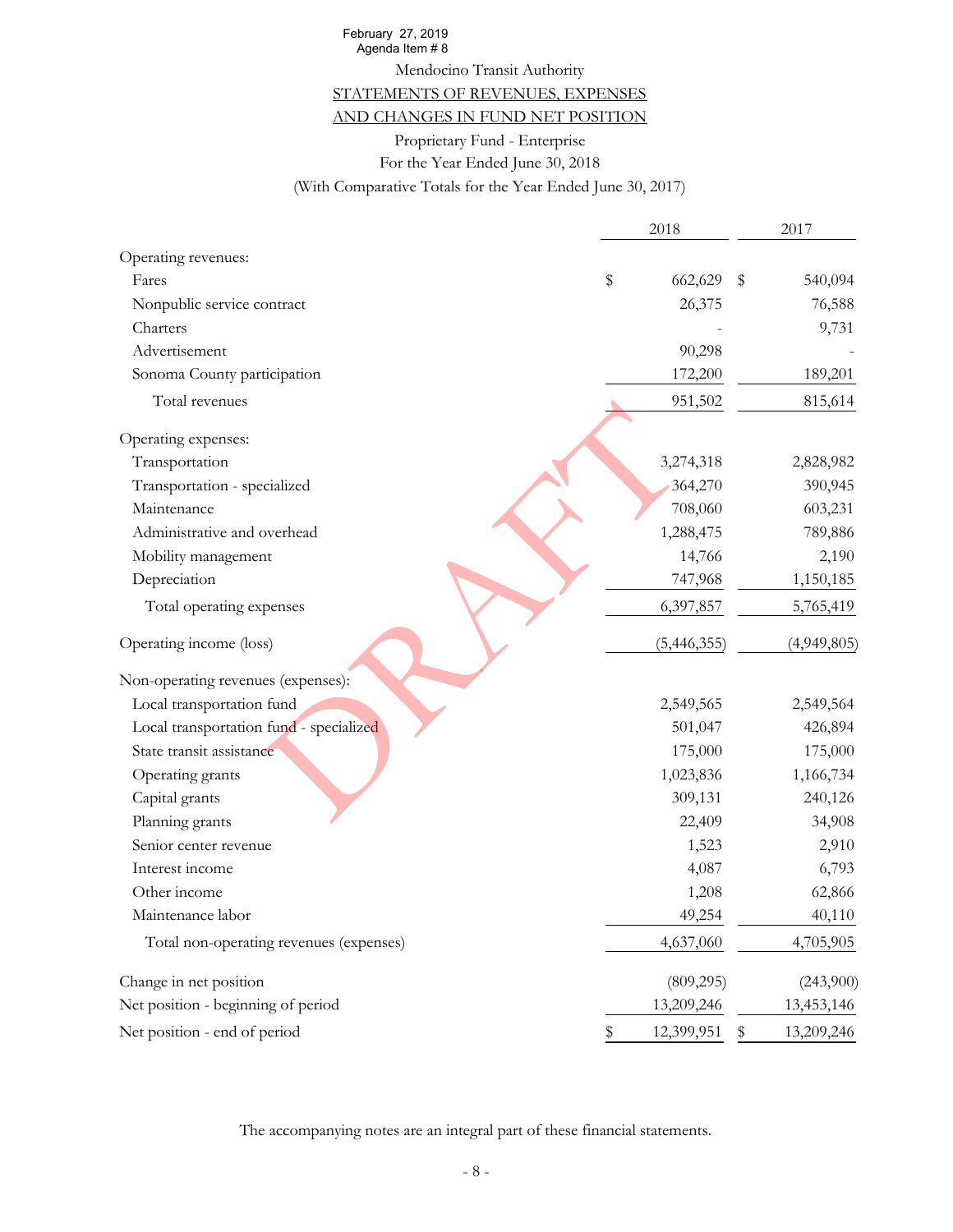#### STATEMENTS OF CASH FLOWS

| February 27, 2019                                                                              |    |             |      |                      |
|------------------------------------------------------------------------------------------------|----|-------------|------|----------------------|
| Agenda Item #8                                                                                 |    |             |      |                      |
| Mendocino Transit Authority                                                                    |    |             |      |                      |
| STATEMENTS OF CASH FLOWS                                                                       |    |             |      |                      |
| Proprietary Fund - Enterprise                                                                  |    |             |      |                      |
| For the Year Ended June 30, 2018                                                               |    |             |      |                      |
| (With Comparative Totals for the Year Ended June 30, 2017)                                     |    |             |      |                      |
|                                                                                                |    |             |      |                      |
|                                                                                                |    | 2018        |      | 2017                 |
| Cash flows from operating activities:                                                          |    |             |      |                      |
| Receipts from customers                                                                        | s  | 951,502     | - \$ | 815,614              |
| Payments to suppliers                                                                          |    | (1,451,622) |      | (1,342,838)          |
| Payments to employees                                                                          |    | (3,681,843) |      | (3,250,012)          |
| Net cash provided (used) by operating activities                                               |    | (4,181,963) |      | (3,777,236)          |
| Cash flows from noncapital financing activities:                                               |    |             |      |                      |
| Local transportation funds                                                                     |    | 2,957,015   |      | 2,976,458            |
| Operating grants                                                                               |    | 1,177,879   |      | 316,406              |
| State transit assistance                                                                       |    | 175,000     |      | 175,000              |
| Planning grants                                                                                |    | 22,409      |      | 34,908               |
| Senior center revenue                                                                          |    | 1,523       |      | 2,910                |
| Other income                                                                                   |    | 1,208       |      | 62,866               |
| Maintenance labor                                                                              |    | 49,254      |      | 40,110               |
| Net cash provided (used) by noncapital financing activities                                    |    | 4,384,288   |      | 3,608,658            |
| Cash flows from capital and related financing activities:                                      |    |             |      |                      |
| Senior center capital outlay                                                                   |    | 309,131     |      | 240,126              |
| Purchase of fixed assets                                                                       |    | (511, 326)  |      | (262, 606)           |
|                                                                                                |    |             |      |                      |
| Net cash provided (used) by capital and related financing activities                           |    | (202, 195)  |      | (22, 480)            |
| Cash flows from investing activities:                                                          |    |             |      |                      |
| Interest earned                                                                                |    | 4,087       |      | 6,793                |
| Net cash provided by investing activities                                                      |    | 4,087       |      | 6,793                |
| Net increase (decrease) in cash and cash equivalents                                           |    | 4,217       |      | (184, 265)           |
| Cash and cash equivalents - beginning of period                                                |    | 1,970,975   |      | 2,155,240            |
| Cash and cash equivalents - end of period                                                      |    | 1,975,192   | S    | 1,970,975            |
| Reconciliation of operating income (loss) to net cash                                          |    |             |      |                      |
| provided (used in) operating activities:                                                       |    |             |      |                      |
| Operating income (loss)                                                                        | s  | (5,446,355) | S    | (4,949,805)          |
| Adjustments to reconcile operating income (loss) to net cash provided by operating activities: |    |             |      |                      |
| Depreciation                                                                                   |    | 747,968     |      | 1,150,185            |
| Changes in certain assets and liabilities:                                                     |    |             |      |                      |
| Inventories                                                                                    |    | 6,022       |      | (43, 817)            |
| Prepaid costs                                                                                  |    | (35,640)    |      | 179,018              |
| Deferred revenue                                                                               |    | 186,359     |      | (52,687)             |
| Accounts payable and accruals                                                                  |    | 234,107     |      | 56,150               |
| Accrued liability for self insurance                                                           |    | 54,763      |      | (33, 333)            |
| Deferred outflows                                                                              |    | (175,290)   |      | (350, 666)           |
| Deferred inflows                                                                               |    | (53, 932)   |      | (138, 567)           |
| Net pension liability                                                                          |    | 268,712     |      | 442,231              |
| Compensated absences                                                                           |    | 31,323      |      | (35, 945)            |
| Total adjustments                                                                              |    | 1,264,392   |      | 1,172,569            |
| Net cash provided (used) by operating activities                                               | \$ | (4,181,963) | Ş    | (3,777,236)          |
|                                                                                                |    |             |      |                      |
| Cash and investments                                                                           | \$ | 755,871     | -S   | 1,790,411            |
| Restricted cash and investments with fiscal agent<br>Total cash and cash equivalents           | \$ | 1,219,321   |      | 180,564<br>1,970,975 |
|                                                                                                |    | 1,975,192   | \$   |                      |

The accompanying notes are an integral part of these financial statements.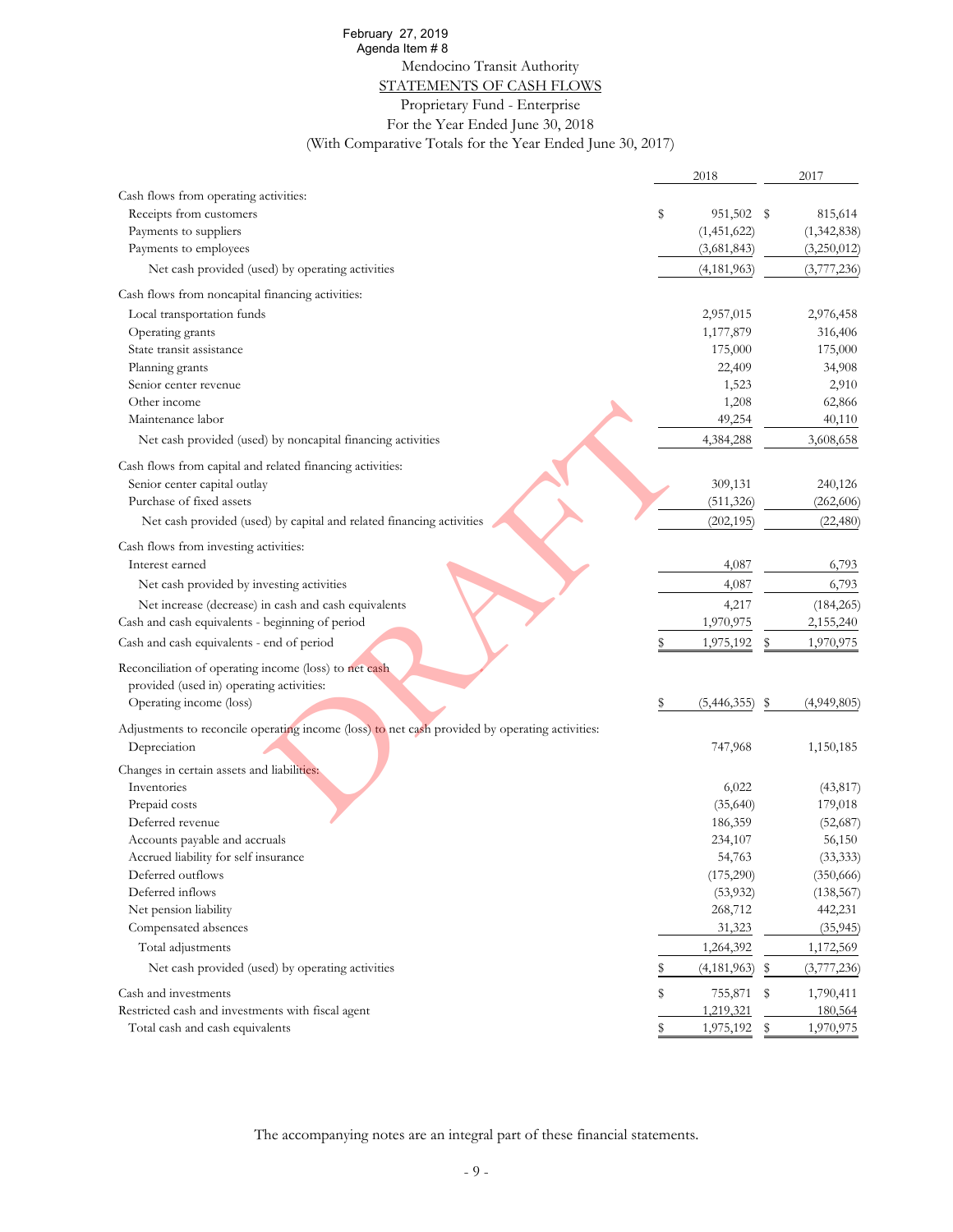#### NOTE 1 - ORGANIZATION

#### A. Reporting Entity

Mendocino Transit Authority (the Authority) was formed as a pilot project in January 1975, through a Joint Powers Agreement entered into by the County of Mendocino (the County) and the four incorporated cities in the County. In April 1976, the Authority began the pilot program with five 23 passenger buses and on July 1, 1979 was established as a permanent program through a new Joint Powers Agreement. The Authority also administers five senior transportation programs that can be open to the public, but with priority for seniors and handicapped. The Specialized Transportation Services and the General Public Transportation Services are accounted for as separate operating branches of the Authority due to their different fare ratio requirements and methods of providing services. The Specialized Transportation Services are provided under contracts, while the General Public Transportation is a transit operation. February 27, 2019<br> **Exploration** Chemical Association of Agendaltem #8<br>
Mendocion Cransit Authority<br>
Norman 2019<br>
New 30, 2018<br>
June 30, 2018<br>
June 30, 2018<br>
Transit Authority (the Authority) was formed as a pilot project<br>

In accordance with Section 6680 of Article 7 of the Transportation Development Act, the Authority has been designated Consolidated Transportation Service Agency by Mendocino Council of Governments in accordance with the action plan adopted pursuant to Section 15975 of the Government Code.

#### NOTE 2 - SUMMARY OF SIGNIFICANT ACCOUNTING POLICIES

#### A. Basis of Presentation and Accounting

The activities of the Authority are accounted for as a Proprietary Fund. Proprietary Funds are accounted for on the flow of economic resources measurement focus and use the accrual basis of accounting. Under this method, revenues are recorded when earned and expenses are recorded at the time liabilities are incurred.

Proprietary fund *operating* revenues, such as charges for services, result from exchange transactions associated with the principal activity of the fund. Exchange transactions are those in which each party receives and gives up essentially equal values. *Nonoperating* revenues, such as subsidies and investment earnings, result from nonexchange transactions or ancillary activities. The Authority may fund programs with a combination of cost-reimbursement grants, categorical block grants, and general revenues. Thus, both restricted and unrestricted net position may be available to finance program expenditures. The Authority's policy is to first apply restricted grant resources to such programs, followed by general revenues if necessary.

#### B. Use of Estimates

The basic financial statements have been prepared in conformity with U.S. generally accepted accounting principles, and as such, include amounts based on informed estimates and judgments of management with consideration given to materiality. Actual results could differ from those estimates.

#### C. Cash and Cash Equivalents

Cash and cash equivalents with an original maturity of 90 days or less are used in preparing the statement of cash flows because these assets are highly liquid and are expended to liquidate liabilities arising during the year.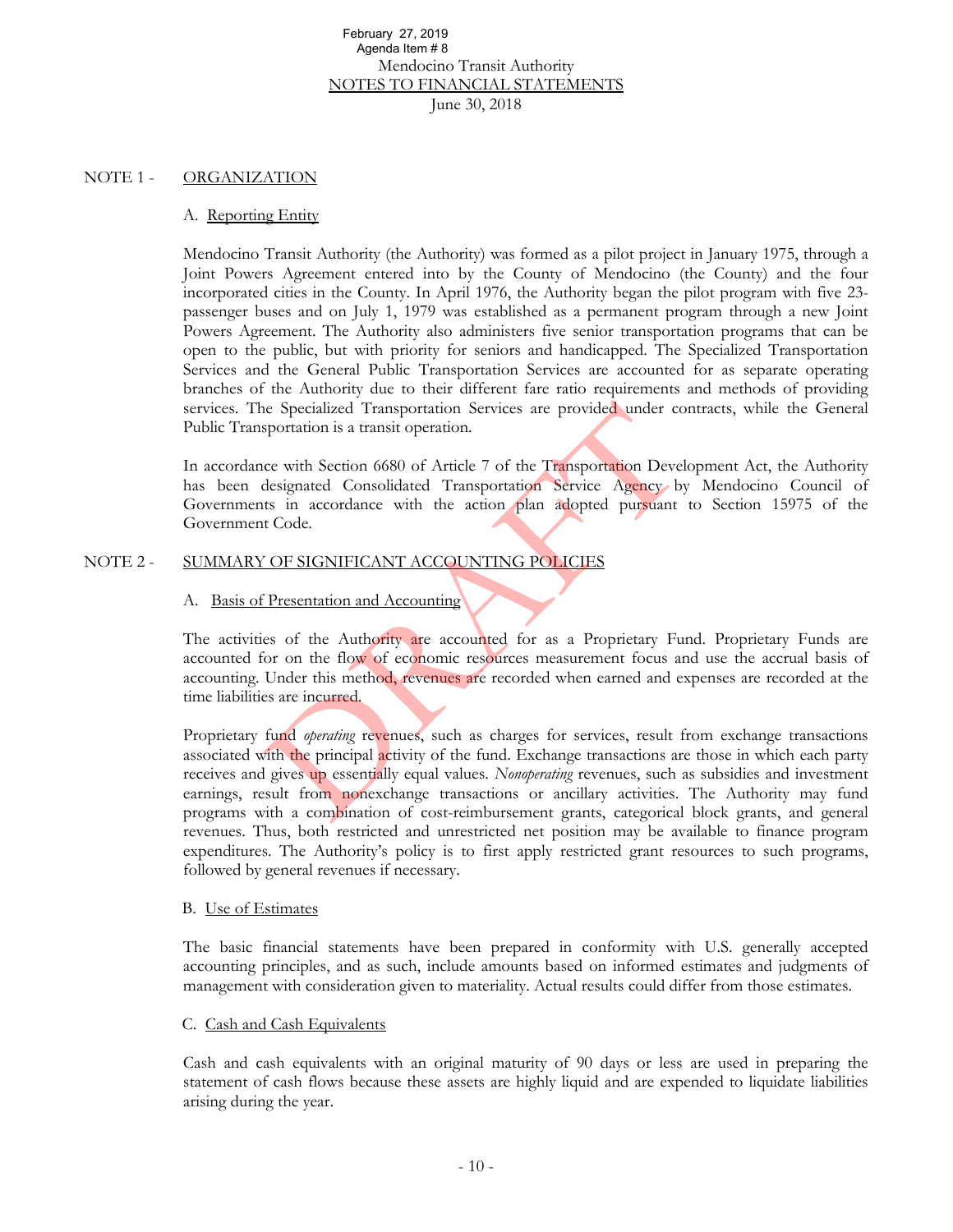#### NOTE 2 - SUMMARY OF SIGNIFICANT ACCOUNTING POLICIES (continued)

#### D. Inventory

Inventory represents vehicle parts and various related materials that have been stated at cost determined by the first-in, first-out method. The costs of inventories are recorded as expenses when consumed rather than when purchased.

#### E. Prepaid Costs

Prepaid costs are calculated and adjusted at year-end to properly charge funds in the period benefited.

#### F. Capital Assets

Property and equipment are recorded at historical cost. Depreciation is provided on the straight-line basis over the estimated useful lives of the assets of 1 to 30 years. Depreciation expense was \$747,968 for the year ended June 30, 2018. All capital assets over \$1,000 and with a useful life of more than one year are capitalized. February 27, 2019<br>
Agenda Item #8<br>
Mendocion Transit Authority<br>
Northcoin o Transit Authority<br>
June 30, 2018<br>
OF STGNIFICANT ACCOUNTITNG POLICIES (continued)<br>
TV<br>
TV<br>
TV<br>
TV<br>
TV<br>
TV<br>
COF STGNIFICANT ACCOUNTITNG POLICIES (

#### G. Compensated Absences

Vacation: Employees accrue vacation at the rate of 1 hour for every 26 hours worked. The accrual increases to 1 hour for every 17.33 hours after four years of service, and 1 hour for every 13 hours after seven years of service. Employees become eligible for vacation benefits after they have completed six months of employment.

Sick Leave: Employees accrue sick leave at the rate of 1 hour for every 20 hours worked, and become eligible for sick leave benefits after they have completed three months of employment. Employees may receive additional pay or vacation time for sick leave accruals in excess of 96 hours, at the rate of 25% of the amount converted.

The full value of accrued vacation was \$163,902 at June 30, 2018, and 25% of the value of accrued sick leave was \$66,649 at June 30, 2018, and are recorded by the Authority as a liability. The total compensated absences liability was \$230,551 at June 30, 2018.

#### H. Accounts Payable and Accrued Expenses

Accounts payable and accrued expenses consist of accounts payable and payroll related accruals.

#### I. Net Position

The Authority reports information regarding its net position and activities according to three classes of net position: invested in capital assets, restricted and unrestricted. A description is as follows:

Invested in Capital Assets: This amount consists of capital assets net of accumulated depreciation.

Restricted: The portion of net position that is restricted as to use by the terms and conditions of agreements with outside parties, governmental regulations, laws, or other restrictions that the Authority cannot unilaterally alter. These principally include funds received for specialized service contracts.

Unrestricted: The portion of net position that is not restricted from use.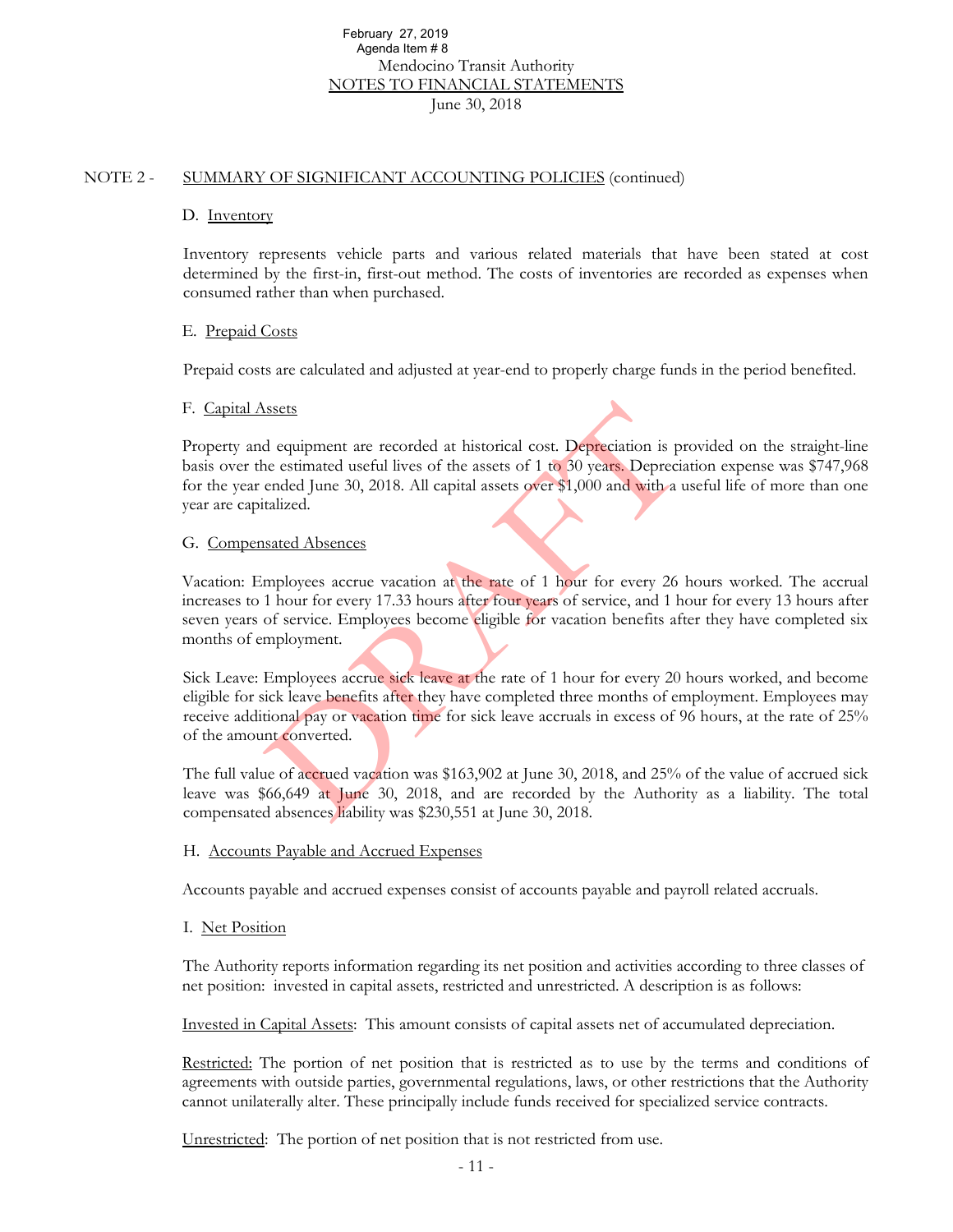#### NOTE 2 - SUMMARY OF SIGNIFICANT ACCOUNTING POLICIES (concluded)

#### J. Vehicle Replacement Reserve

The Mendocino Council of Governments maintains vehicle and non-vehicle replacement reserve funds for the benefit of the Authority. The fund balance on June 30, 2018 was \$343,201.

#### K. Deferred Outflows and Inflows of Resources

Pursuant to GASB Statement No. 63, *Financial Reporting of Deferred Outflows of Resources, Deferred Inflows of Resources, and Net Position*, and GASB Statement No. 65, *Items Previously Reported as Assets and Liabilities*, the Authority recognizes deferred outflows and inflows of resources.

In addition to assets, the Statement of Net Position will sometimes report a separate section for deferred outflows of resources. A deferred outflow of resources is defined as a consumption of net position by the government that is applicable to a future reporting period.

In addition to liabilities, the Statement of Net Position will sometimes report a separate section for deferred inflows of resources. A deferred inflow of resources is defined as an acquisition of net position by the Authority that is applicable to a future reporting period.

#### L. Pensions

For purposes of measuring the net pension liability and deferred outflows/inflows of resources related to pensions, and pension expense, information about the fiduciary net position of the Authority's California Public Employees' Retirement System (CalPERS) plans (Plans) and additions to/deductions from the Plans' fiduciary net position have been determined on the same basis as they are reported by CalPERS. For this purpose, benefit payments (including refunds of employee contributions) are recognized when due and payable in accordance with the benefit terms. Investments are reported at fair value. February 27, 2019<br>
Agenda Item #8<br>
Mendocion Transit Authority<br>
NeroLocion Transit Authority<br>
NOTES TO FINANCIAL STATEMENTS<br>
June 30, 2018<br>
COF SIGNIFICANT ACCOUNTING POLICIES (concluded)<br>
Replacement Reserve<br>
cino Council

#### NOTE 3 - CASH AND INVESTMENTS

Cash and investments as of June 30, 2018 consist of the following:

| Specialized Services    | 155.985   |
|-------------------------|-----------|
| County of Mendocino     | 1,110,900 |
| Cash deposit with banks | 705.937   |
| Petty cash              | 2,370     |
| Total                   | .975.192  |

The Authority maintains a cash and investment pool with the County. The County allocates interest to the various funds based upon the average monthly cash balances.

#### Credit Risk, Carrying Amount and Market Value of Investments

The Authority maintains specific cash deposits with the County and participates in the external investment pool of the County. The County is restricted by state code in the types of investments it can make.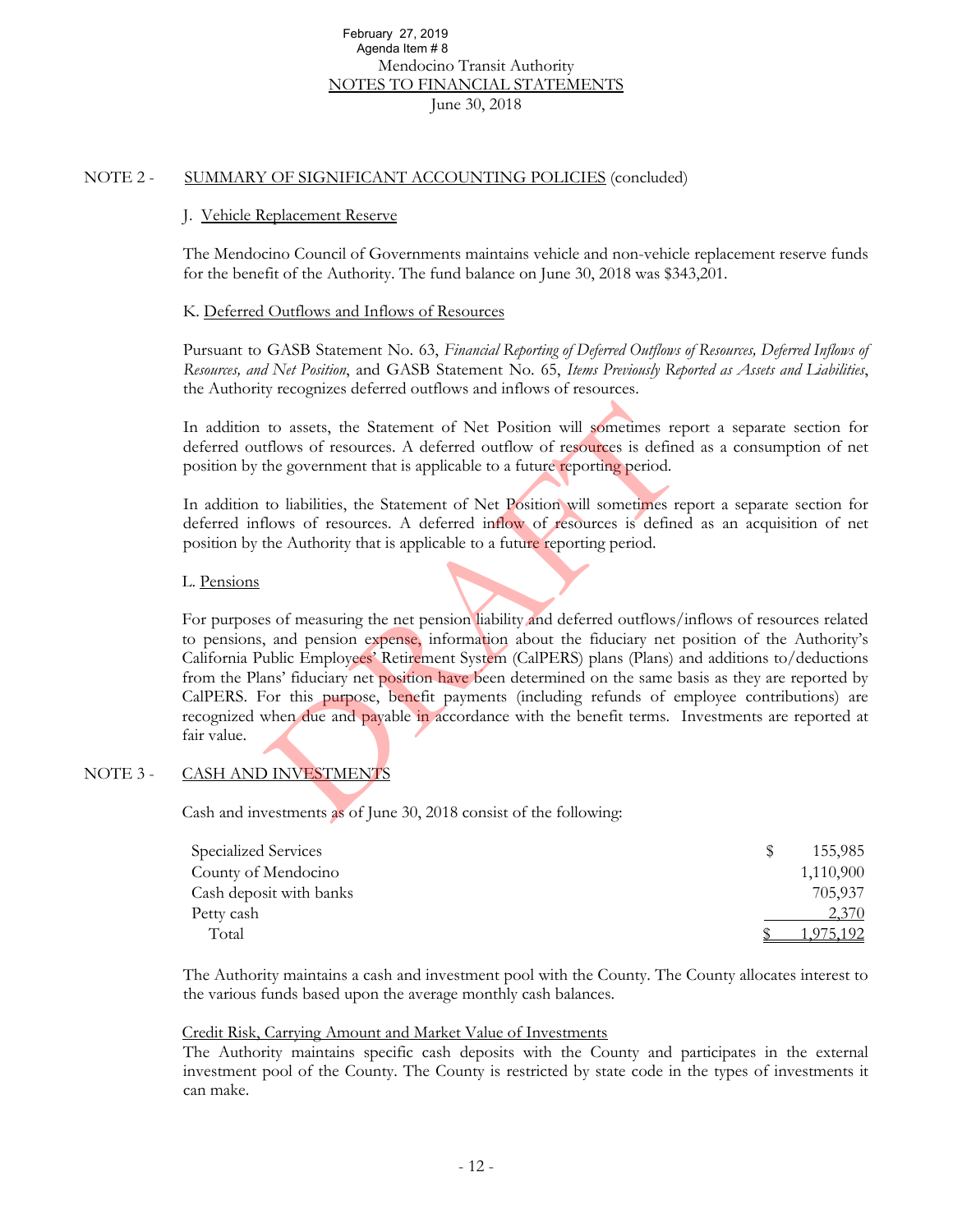#### NOTE 3 - CASH AND INVESTMENTS (concluded)

Furthermore, the County Treasurer has a written investment policy approved by the Board of Supervisors, which is more restrictive than state code as to terms of maturity and type of investment. Also, the County has an investment committee that performs regulatory oversight for its pool, as required by California Government Code Section 27134.

The County's investment policy authorizes the County to invest in obligations of the U.S. Treasury, its agencies and instrumentalities, certificates of deposit, commercial paper rated A-1 by Standard & Poor's Corporation or P-1 by Moody's Commercial Paper Record, bankers' acceptances, repurchase agreements, and the State Treasurer's investment pool.

At June 30, 2018, the Authority's cash with the County Treasurer is stated at fair value. However, the value of the pool shares in the County that may be withdrawn is determined on an amortized cost basis, which is different than the fair value of the Authority's position in the pool.

California Law requires banks and savings and loan institutions to pledge government securities with a market value of 110% of the Authority's cash on deposit or first trust deed mortgage notes with a value of 150% of the deposit as collateral for these deposits. Under California Law this collateral is held in the Authority's name and is placed ahead of general creditors of the institution. The Authority has waived collateral requirements for the portion of deposits covered by federal depository insurance. February 27, 2019<br>
Mendolacom Fasist Authority<br>
Mendolacom Transist Authority<br>
Nerdockino Transist Authority<br>
June 30, 2018<br>
Nerdockino Transist Authority<br>
June 30, 2018<br>
e, the County Treasurer has a written investment po

Credit risk is the risk that a security or a portfolio will lose some or all of its value due to a real or perceived change in the ability of the issuer to repay its debt. This is measured by the assignment of a rating by a nationally recognized statistical rating organization. The Local Agency Investment Fund (LAIF) was unrated at June 30, 2018.

The investment policy of the Authority contains no limitations on the amount that can be invested in any one issuer beyond that stipulated by the California Government Code. There are no investments in any one issuer that represent 5% or more of total Authority investments that are required to be disclosed.

The Authority, whose investments are held by the County, is a voluntary participant in the LAIF, which is regulated by the California Government Code under the oversight of the Treasurer of the State of California. The fair value of the Authority's investment in this pool is reported in the accompanying financial statements and amounts are based upon the Authority's pro-rata share of the fair value provided by LAIF for the entire LAIF portfolio (in relation to the amortized cost of that portfolio). The balance available for withdrawal is based on the accounting records maintained by LAIF, which are recorded on an amortized cost basis.

#### Restricted and Designated Cash and Equivalents

The Authority segregates certain cash and equivalents that have legal or Board of Director's designated restrictions as to their uses.

The Authority is required under the terms of specialized service contracts to segregate and maintain certain funds. The balance of these funds at June 30, 2018 was \$1,219,321.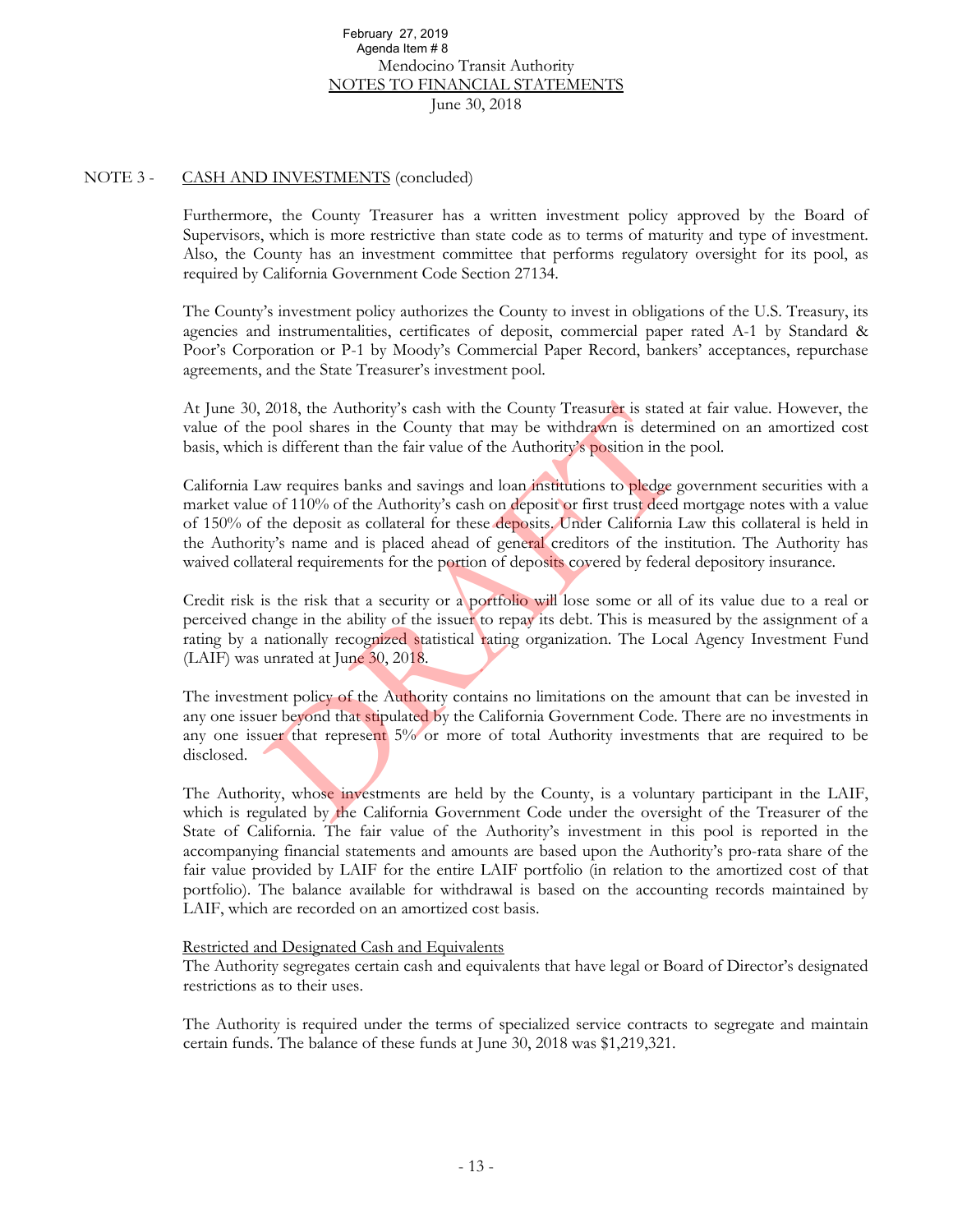#### NOTE 4 - CAPITAL ASSETS

| February 27, 2019                                                                                                                                                                                      | Agenda Item #8 |                                                |    |           |    |              |                           |             |
|--------------------------------------------------------------------------------------------------------------------------------------------------------------------------------------------------------|----------------|------------------------------------------------|----|-----------|----|--------------|---------------------------|-------------|
|                                                                                                                                                                                                        |                | Mendocino Transit Authority                    |    |           |    |              |                           |             |
|                                                                                                                                                                                                        |                | NOTES TO FINANCIAL STATEMENTS<br>June 30, 2018 |    |           |    |              |                           |             |
|                                                                                                                                                                                                        |                |                                                |    |           |    |              |                           |             |
|                                                                                                                                                                                                        |                |                                                |    |           |    |              |                           |             |
| CAPITAL ASSETS                                                                                                                                                                                         |                |                                                |    |           |    |              |                           |             |
|                                                                                                                                                                                                        |                |                                                |    |           |    |              |                           |             |
| Capital assets as of June 30, 2018 consist of the following:                                                                                                                                           |                |                                                |    |           |    |              |                           |             |
|                                                                                                                                                                                                        |                | Beginning                                      |    |           |    |              |                           | Ending      |
|                                                                                                                                                                                                        |                | Balance                                        |    | Additions |    | Dispositions |                           | Balance     |
| Land (not depreciated)                                                                                                                                                                                 | \$             | 360,782                                        | \$ |           | \$ |              | $\boldsymbol{\mathsf{S}}$ | 360,782     |
| Facility                                                                                                                                                                                               |                | 9,775,284                                      |    | 11,171    |    |              |                           | 9,786,455   |
| Staff vehicles                                                                                                                                                                                         |                | 302,685                                        |    |           |    |              |                           | 302,685     |
| Radios, fare boxes, steps                                                                                                                                                                              |                | 471,142                                        |    | 163,347   |    |              |                           | 634,489     |
| Garage equipment                                                                                                                                                                                       |                | 237,591                                        |    |           |    |              |                           | 237,591     |
| Shelters                                                                                                                                                                                               |                | 519,209                                        |    |           |    |              |                           | 519,209     |
| Office equipment                                                                                                                                                                                       |                | 298,325                                        |    | 34,287    |    | 7,095        |                           | 325,517     |
| Revenue vehicles                                                                                                                                                                                       |                | 7,810,898                                      |    | 309,616   |    |              |                           | 8,120,514   |
| Subtotal                                                                                                                                                                                               |                | 19,775,916                                     |    | 518,421   | S  | 7,095        |                           | 20,287,242  |
| Accumulated depreciation                                                                                                                                                                               |                | (8,420,516)                                    |    |           |    |              |                           | (9,168,484) |
| Net book value                                                                                                                                                                                         |                | 11,355,400                                     |    |           |    |              |                           | 11,118,758  |
|                                                                                                                                                                                                        |                |                                                |    |           |    |              |                           |             |
| DEFINED BENEFIT PENSION PLAN                                                                                                                                                                           |                |                                                |    |           |    |              |                           |             |
|                                                                                                                                                                                                        |                |                                                |    |           |    |              |                           |             |
| Plan Description: All qualified permanent and probationary employees are eligible to participate in the<br>Authority's following cost-sharing multiple employer defined benefit pension plans (Plans): |                |                                                |    |           |    |              |                           |             |
|                                                                                                                                                                                                        |                |                                                |    |           |    |              |                           |             |
| • Authority Miscellaneous                                                                                                                                                                              |                |                                                |    |           |    |              |                           |             |
| The Plans are administered by the California Public Employees' Retirement System (CalPERS). Benefit                                                                                                    |                |                                                |    |           |    |              |                           |             |
| provisions under the Plans are established by State statute and Authority resolution. CalPERS issues                                                                                                   |                |                                                |    |           |    |              |                           |             |
| publicly available reports that include a full description of the pension plans regarding benefit                                                                                                      |                |                                                |    |           |    |              |                           |             |
| provisions, assumptions and membership information that can be found on the CalPERS website.                                                                                                           |                |                                                |    |           |    |              |                           |             |
|                                                                                                                                                                                                        |                |                                                |    |           |    |              |                           |             |
| Benefits Provided - CalPERS provides service retirement and disability benefits, annual cost of living                                                                                                 |                |                                                |    |           |    |              |                           |             |
| adjustments and death benefits to plan members, who must be public employees and beneficiaries.                                                                                                        |                |                                                |    |           |    |              |                           |             |

#### NOTE 5 - DEFINED BENEFIT PENSION PLAN

Benefits are based on years of credited service, equal to one year of full time employment. Members with five years of total service are eligible to retire at age 50 with statutorily reduced benefits. All members are eligible for non-duty disability benefits after 10 years of service. The death benefit is one of the following: the Basic Death Benefit, the 1957 Survivor Benefit, or the Optional Settlement 2W Death Benefit. The cost of living adjustments for each plan are applied as specified by the Public Employees' Retirement Law.

The Plan provisions and benefits in effect at June 30, 2018, are summarized as follows: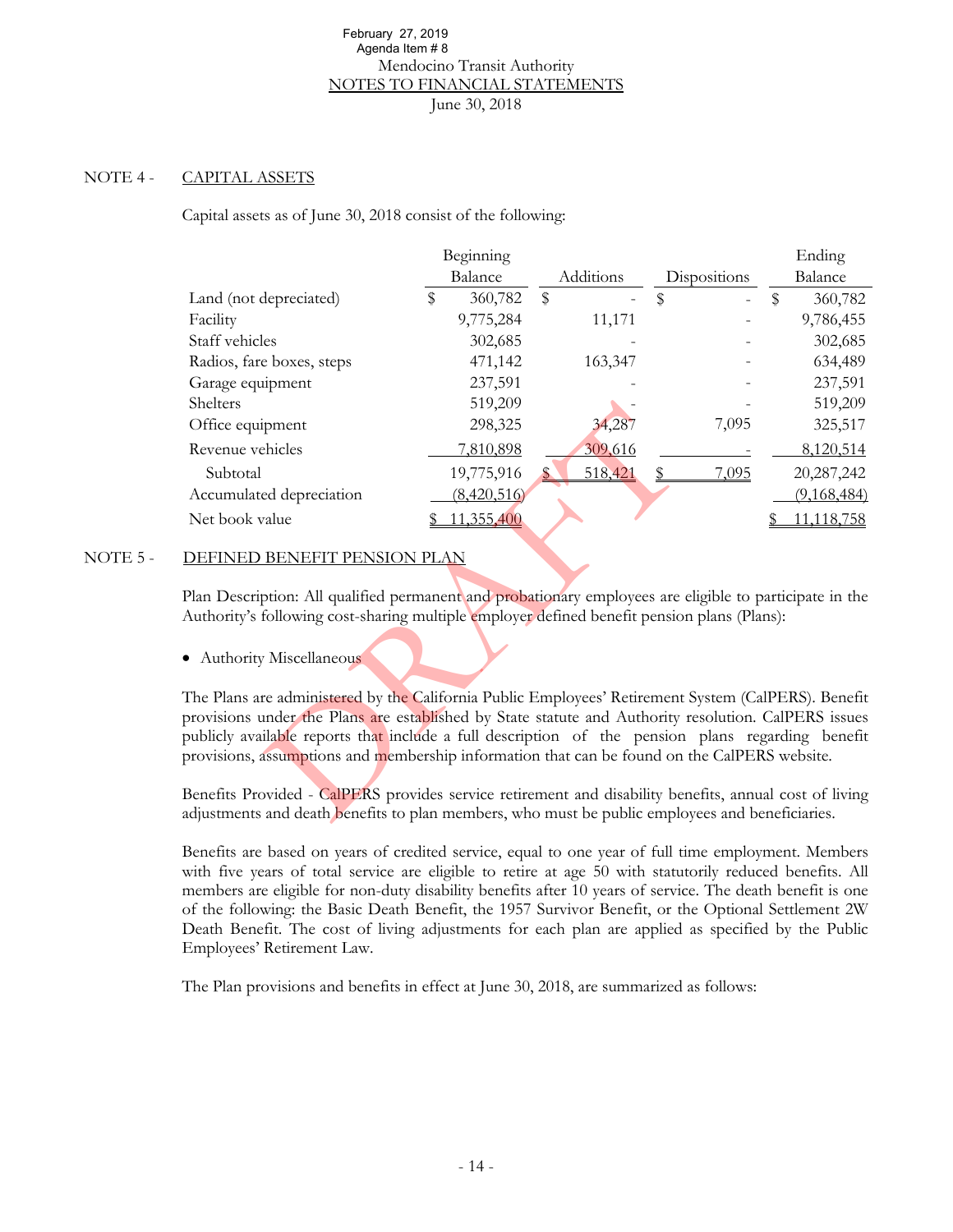#### NOTE 5 - DEFINED BENEFIT PENSION PLAN (continued)

| February 27, 2019                                                                                                                                                                                                                                                                                                                                                                                                                                                                                                                                                                                                                                                                                                                                                                                                                                                                               |                  |                                          |
|-------------------------------------------------------------------------------------------------------------------------------------------------------------------------------------------------------------------------------------------------------------------------------------------------------------------------------------------------------------------------------------------------------------------------------------------------------------------------------------------------------------------------------------------------------------------------------------------------------------------------------------------------------------------------------------------------------------------------------------------------------------------------------------------------------------------------------------------------------------------------------------------------|------------------|------------------------------------------|
| Agenda Item #8                                                                                                                                                                                                                                                                                                                                                                                                                                                                                                                                                                                                                                                                                                                                                                                                                                                                                  |                  |                                          |
| Mendocino Transit Authority                                                                                                                                                                                                                                                                                                                                                                                                                                                                                                                                                                                                                                                                                                                                                                                                                                                                     |                  |                                          |
| <u>NOTES TO FINANCIAL STATEMENTS</u>                                                                                                                                                                                                                                                                                                                                                                                                                                                                                                                                                                                                                                                                                                                                                                                                                                                            |                  |                                          |
| June 30, 2018                                                                                                                                                                                                                                                                                                                                                                                                                                                                                                                                                                                                                                                                                                                                                                                                                                                                                   |                  |                                          |
|                                                                                                                                                                                                                                                                                                                                                                                                                                                                                                                                                                                                                                                                                                                                                                                                                                                                                                 |                  |                                          |
|                                                                                                                                                                                                                                                                                                                                                                                                                                                                                                                                                                                                                                                                                                                                                                                                                                                                                                 |                  |                                          |
| <b>EFINED BENEFIT PENSION PLAN (continued)</b>                                                                                                                                                                                                                                                                                                                                                                                                                                                                                                                                                                                                                                                                                                                                                                                                                                                  |                  |                                          |
|                                                                                                                                                                                                                                                                                                                                                                                                                                                                                                                                                                                                                                                                                                                                                                                                                                                                                                 |                  |                                          |
|                                                                                                                                                                                                                                                                                                                                                                                                                                                                                                                                                                                                                                                                                                                                                                                                                                                                                                 |                  | <b>Authority Miscellaneous</b>           |
|                                                                                                                                                                                                                                                                                                                                                                                                                                                                                                                                                                                                                                                                                                                                                                                                                                                                                                 | Prior to         | On or after                              |
| Hire date                                                                                                                                                                                                                                                                                                                                                                                                                                                                                                                                                                                                                                                                                                                                                                                                                                                                                       | January 1, 2013  | January 1, 2013                          |
| Benefit formula                                                                                                                                                                                                                                                                                                                                                                                                                                                                                                                                                                                                                                                                                                                                                                                                                                                                                 | $2\%$ (a) 60     | $2\%$ (a) 62                             |
| Benefit vesting schedule                                                                                                                                                                                                                                                                                                                                                                                                                                                                                                                                                                                                                                                                                                                                                                                                                                                                        | 5 years service  | 5 years service                          |
| Benefit payments                                                                                                                                                                                                                                                                                                                                                                                                                                                                                                                                                                                                                                                                                                                                                                                                                                                                                | monthly for life | monthly for life                         |
| Retirement age                                                                                                                                                                                                                                                                                                                                                                                                                                                                                                                                                                                                                                                                                                                                                                                                                                                                                  | $50 - 60$        | $52 - 67$                                |
| Monthly benefits, as a % of eligible compensations                                                                                                                                                                                                                                                                                                                                                                                                                                                                                                                                                                                                                                                                                                                                                                                                                                              | 2.0% to 2.418%   | 1.0% to $2.5%$                           |
| Required employee contribution rates                                                                                                                                                                                                                                                                                                                                                                                                                                                                                                                                                                                                                                                                                                                                                                                                                                                            | $7\%$            | 6.244%                                   |
| Required employer contribution rates                                                                                                                                                                                                                                                                                                                                                                                                                                                                                                                                                                                                                                                                                                                                                                                                                                                            | 6.7097%          | $6.237\%$                                |
|                                                                                                                                                                                                                                                                                                                                                                                                                                                                                                                                                                                                                                                                                                                                                                                                                                                                                                 |                  |                                          |
| ontributions - Section 20814(c) of the California Public Employees' Retirement Law requires that the<br>imployer contribution rates for all public employers be determined on an annual basis by the actuary<br>d shall be effective on the July 1 following notice of a change in the rate. Funding contributions for<br>e Plans are determined annually on an actuarial basis as of June 30 by CalPERS. The actuarially<br>extermined rate is the estimated amount necessary to finance the costs of benefits earned by employees<br>tring the year, with an additional amount to finance any unfunded accrued liability. The Authority is<br>quired to contribute the difference between the actuarially determined rate and the contribution rate<br>employees.<br>or the year ended June 30, 2018, the contributions recognized as part of pension expense for each<br>an were as follows: |                  |                                          |
|                                                                                                                                                                                                                                                                                                                                                                                                                                                                                                                                                                                                                                                                                                                                                                                                                                                                                                 |                  | Miscellaneous                            |
| Contributions - employer                                                                                                                                                                                                                                                                                                                                                                                                                                                                                                                                                                                                                                                                                                                                                                                                                                                                        |                  | \$215,264                                |
| is of June 30, 2018, the Authority reported net pension liabilities for its proportionate shares of the<br>et pension liability of the Miscellaneous Plans as follows:                                                                                                                                                                                                                                                                                                                                                                                                                                                                                                                                                                                                                                                                                                                          |                  |                                          |
|                                                                                                                                                                                                                                                                                                                                                                                                                                                                                                                                                                                                                                                                                                                                                                                                                                                                                                 |                  | Proportionate<br>Share of Net<br>Pension |

#### Contributions - employer

|               | Proportionate |
|---------------|---------------|
|               | Share of Net  |
|               | Pension       |
|               | Liability     |
| Miscellaneous |               |

The Authority's net pension liability for the Plans is measured as the proportionate share of the net pension liability. The net pension liability of the Plans is measured as of June 30, 2017, and the total pension liability for each Plan used to calculate the net pension liability was determined by an actuarial valuation as of June 30, 2016. The Authority's proportion of the net pension liability was based on a projection of the Authority's long-term share of contributions to the pension plans relative to the projected contributions of all participating employers, actuarially determined.

The Authority's proportionate share of the net pension liability for each Plan as of June 30, 2017 and 2016 was as follows:

| <b>Authority's Miscellaneous Plan</b> | Miscellaneous |
|---------------------------------------|---------------|
| Proportion - June 30, 2016            | $.01455\%$    |
| Proportion - June 30, 2017            | $.01540\%$    |
| Change – Increase (Decrease)          | $.00085\%$    |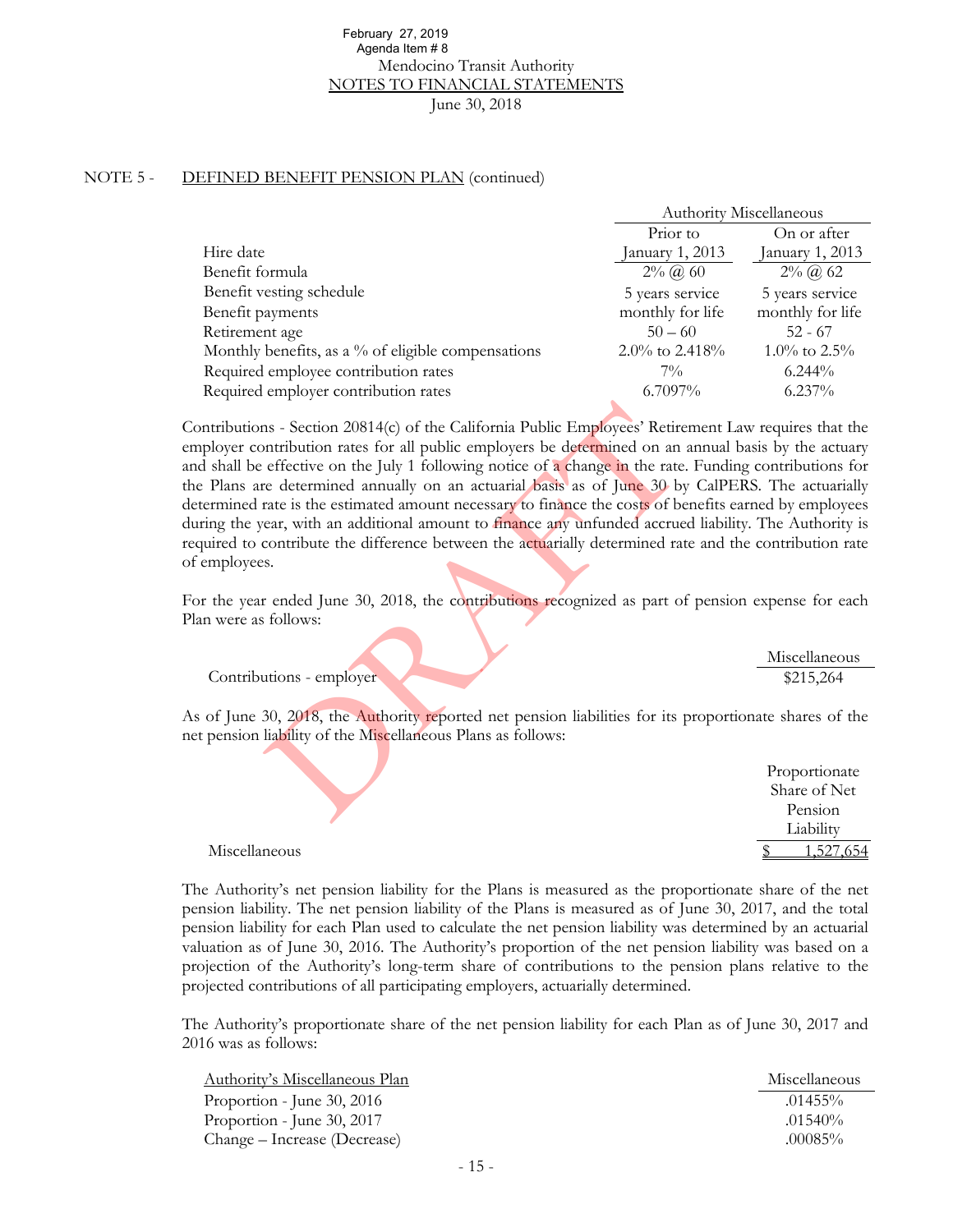#### NOTE 5 - DEFINED BENEFIT PENSION PLAN (continued)

| February 27, 2019                                                                                     |               |               |
|-------------------------------------------------------------------------------------------------------|---------------|---------------|
| Agenda Item #8<br>Mendocino Transit Authority                                                         |               |               |
| <b>NOTES TO FINANCIAL STATEMENTS</b>                                                                  |               |               |
| June 30, 2018                                                                                         |               |               |
|                                                                                                       |               |               |
|                                                                                                       |               |               |
|                                                                                                       |               |               |
| <b>EFINED BENEFIT PENSION PLAN (continued)</b>                                                        |               |               |
|                                                                                                       |               |               |
| or the year ended June 30, 2018, the Authority recognized pension expense of \$254,754. At June 30,   |               |               |
| 18, the Authority reported deferred outflows of resources and deferred inflows of resources related   |               |               |
| pensions from the following sources:                                                                  |               |               |
|                                                                                                       |               |               |
|                                                                                                       | Deferred      | Deferred      |
|                                                                                                       | Outflows of   | Inflows of    |
|                                                                                                       | Resources     | Resources     |
| Pension contributions subsequent to measurement date                                                  | 215,264<br>\$ | \$            |
| Differences between actual and expected experience                                                    | 2,604         | 37,304        |
| Changes in assumptions                                                                                | 323,074       | 24,635        |
| Change in employer's proportion and differences between                                               |               |               |
| the employer's contributions and the employer's                                                       |               |               |
| proportionate share of contributions                                                                  | 87,862        | 44,859        |
|                                                                                                       |               |               |
| Difference between the employer's contributions and the                                               |               |               |
| employer's proportionate share of contributions.                                                      |               | 69,457        |
| Net differences between projected and actual earnings                                                 |               |               |
| on plan investments                                                                                   | 73,066        |               |
| Total                                                                                                 | 701,870       | \$<br>176,255 |
|                                                                                                       |               |               |
| le \$215,264 amount reported as deferred outflows of resources related to contributions, subsequent   |               |               |
| the measurement date will be recognized as a reduction of the net pension liability in the year ended |               |               |
| ne 30, 2019. Other amounts reported as deferred outflows of resources and deferred (inflows) of       |               |               |
| sources related to pensions will be recognized as pension expense as follows:                         |               |               |
|                                                                                                       |               |               |
| Year Ended June 30                                                                                    |               |               |
| 2019                                                                                                  |               | \$<br>36,366  |
| 2020                                                                                                  |               | 197,876       |
| 2021                                                                                                  |               | 119,489       |
| 2022                                                                                                  |               | (43,381)      |
| 2023                                                                                                  |               |               |
| Thereafter                                                                                            |               |               |
|                                                                                                       |               |               |

| Year Ended June 30 |           |
|--------------------|-----------|
| 2019               | 36,366    |
| 2020               | 197,876   |
| 2021               | 119,489   |
| 2022               | (43, 381) |
| 2023               |           |
| Thereafter         |           |

Actuarial Assumptions - The total pension liabilities in the June 30, 2017 actuarial valuations were determined using the following actuarial assumptions:

|                           | All $Plans(2)$                                          |
|---------------------------|---------------------------------------------------------|
| Valuation Date            | June 30, 2016                                           |
| Measurement Date          | June 30, 2017                                           |
| Actuarial Cost Method     | Entry-Age Normal Cost Method                            |
| Actuarial Assumptions:    |                                                         |
| Discount Rate             | $7.15\%$                                                |
| Inflation                 | $2.75\%$                                                |
| Payroll Growth            | $3.0\%$                                                 |
| Projected Salary Increase | Varies by Entry Age and Service                         |
| Investment Rate of Return | $7.5\%$ (1)                                             |
| Mortality                 | Derived using CalPERS Membership Data for all Funds (2) |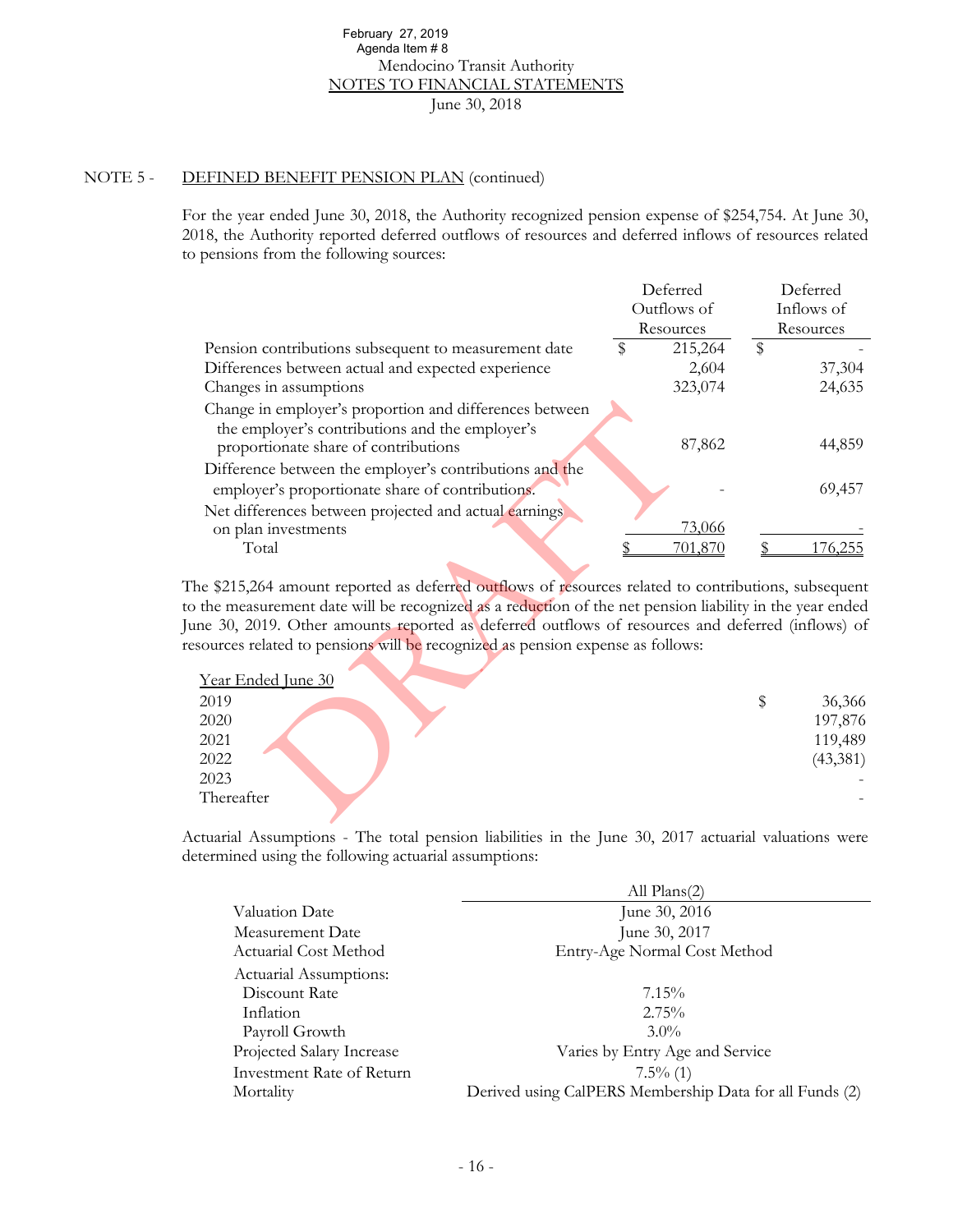#### NOTE 5 - DEFINED BENEFIT PENSION PLAN (continued)

(1) Net of pension plan investment expenses, including inflation.

(2) The mortality table used was developed based on CalPERS' specific data. The table includes 5 years of mortality improvements using Society of Actuaries Scale AA. For more details on this table, please refer to the CalPERS 2017 experience study report available on CalPERS website.

Change of Assumptions - GASB 68, paragraph 68 states that the long-term expected rate of return should be determined net of pension plan investment expense, but without reduction for pension plan administrative expense. The discount rate of 7.15 percent used for the June 30, 2017 measurement date was net of administrative expenses. The discount rate of 7.15 percent used for the June 30, 2017 measurement date is without reduction of pension plan administrative expense. All other assumptions for the June 30, 2016 measurement date were the same as those used for the June 30, 2017 measurement date.

Discount Rate - The discount rate used to measure the total pension liability was 7.15% for each Plan. To determine whether the municipal bond rate should be used in the calculation of a discount rate for each plan, CalPERS stress tested plans that would most likely result in a discount rate that would be different from the actuarially assumed discount rate. Based on the testing, none of the tested plans ran out of assets. Therefore, the current 7.15 percent discount rate is adequate and the use of the municipal bond rate calculation is not necessary. The long term expected discount rate of 7.15 percent will be applied to all plans in the Public Employees Retirement Fund (PERF). The stress test results are presented in a detailed report that can be obtained from the CalPERS website. February 27, 2016<br>
Agenda Item #8<br>
Mendocion Transit Authority<br>
Nerdocion Tamsit Authority<br>
Nerdocion Transit Authority<br>
June 30, 2018<br>
BENEFIT PENSION PLAN (continued)<br>
ension plan investment expenses, including inflation

The long-term expected rate of return on pension plan investments was determined using a buildingblock method in which best-estimate ranges of expected future real rates of return (expected returns, net of pension plan investment expense and inflation) are developed for each major asset class.

In determining the long-term expected rate of return, CalPERS took into account both short-term and long-term market return expectations as well as the expected pension fund cash flows. Using historical returns of all the funds' asset classes, expected compound returns were calculated over the short-term (first 10 years) and the long-term (11-60 years) using a building block approach.

Using the expected nominal returns for both short-term and long-term, the present value of benefits was calculated for each fund. The expected rate of return was set by calculating the single equivalent expected return that arrived at the same present value of benefits for cash flows as the one calculated using both short-term and long-term returns. The expected rate of return was then set equivalent to the single equivalent rate calculated above and rounded down to the nearest one quarter of one percent.

The table below reflects the long-term expected real rate of return by asset class. The rate of return was calculated using the capital market assumptions applied to determine the discount rate and asset allocation. These rates of return are net of administrative expenses.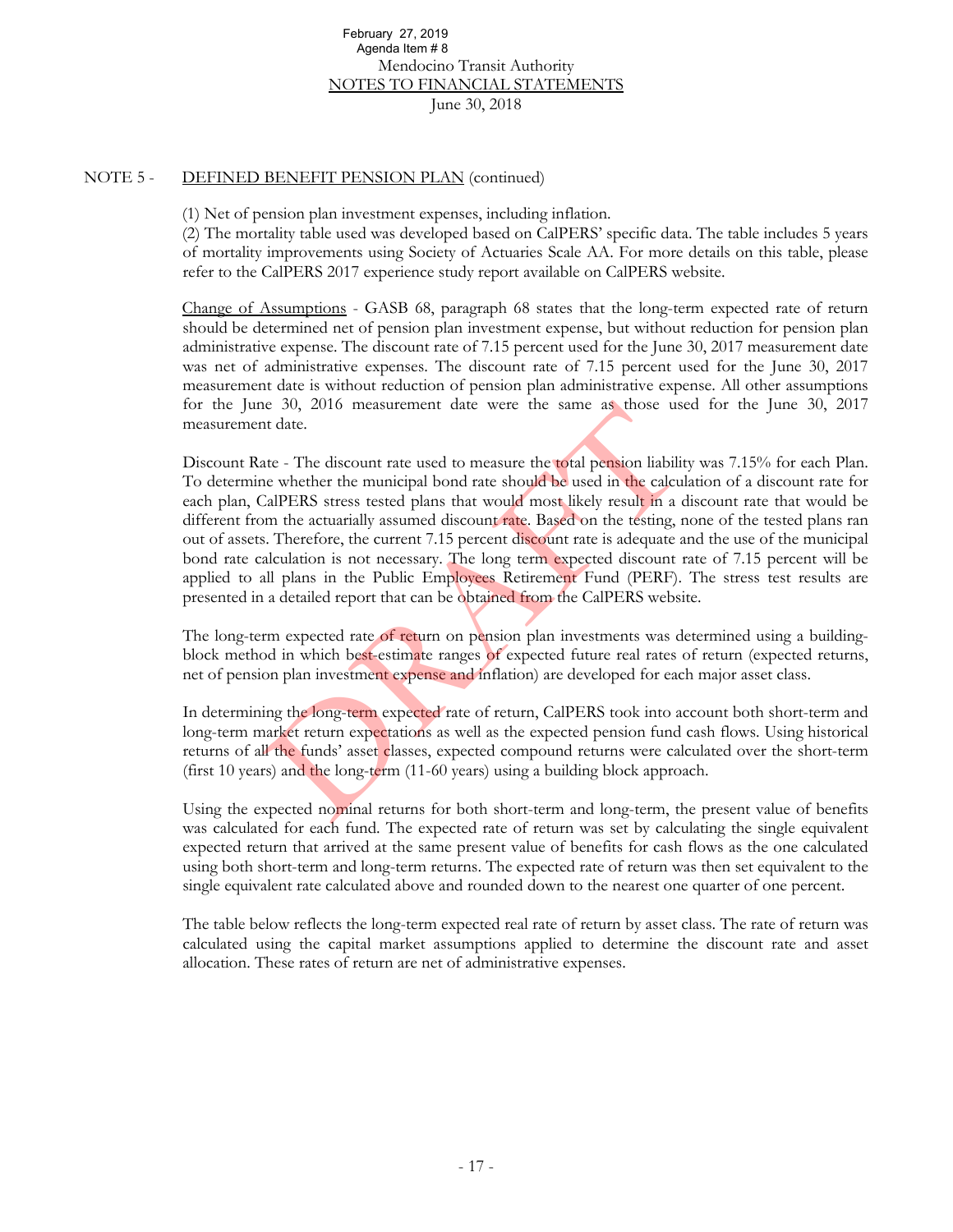#### NOTE 5 - DEFINED BENEFIT PENSION PLAN (concluded)

| February 27, 2019                                                                                                                                                                                                                                                                                                                                                                         |               |             |               |
|-------------------------------------------------------------------------------------------------------------------------------------------------------------------------------------------------------------------------------------------------------------------------------------------------------------------------------------------------------------------------------------------|---------------|-------------|---------------|
| Agenda Item #8<br>Mendocino Transit Authority                                                                                                                                                                                                                                                                                                                                             |               |             |               |
| <b>NOTES TO FINANCIAL STATEMENTS</b>                                                                                                                                                                                                                                                                                                                                                      |               |             |               |
| June 30, 2018                                                                                                                                                                                                                                                                                                                                                                             |               |             |               |
|                                                                                                                                                                                                                                                                                                                                                                                           |               |             |               |
|                                                                                                                                                                                                                                                                                                                                                                                           |               |             |               |
|                                                                                                                                                                                                                                                                                                                                                                                           |               |             |               |
| <b>EFINED BENEFIT PENSION PLAN (concluded)</b>                                                                                                                                                                                                                                                                                                                                            |               |             |               |
|                                                                                                                                                                                                                                                                                                                                                                                           | New Strategic | Real Return | Real Return   |
| <b>Asset Class</b>                                                                                                                                                                                                                                                                                                                                                                        | Allocation    | Years 1-10  | Years 11+     |
| Global Equity                                                                                                                                                                                                                                                                                                                                                                             | 47%           | $4.90\%$    | 5.38%         |
| Global Fixed Income                                                                                                                                                                                                                                                                                                                                                                       | 19%           | 0.80        | 2.27%         |
| <b>Inflation Sensitive</b>                                                                                                                                                                                                                                                                                                                                                                | $6\%$         | 0.60        | 1.39%         |
| Private Equity                                                                                                                                                                                                                                                                                                                                                                            | 12%           | 6.60        | 6.63%         |
| <b>Real Estate</b>                                                                                                                                                                                                                                                                                                                                                                        | $11\%$        | 2.80        | 5.21%         |
| Infrastructure and Forestland                                                                                                                                                                                                                                                                                                                                                             | $3\%$         | 3.90        | 5.36%         |
| Liquidity                                                                                                                                                                                                                                                                                                                                                                                 | $2\%$         | (0.40)      | $(0.90)\%$    |
| Total                                                                                                                                                                                                                                                                                                                                                                                     | 100%          |             |               |
| the following presents the Authority's proportionate share of the net pension liability for each Plan,<br>alculated using the discount rate for each Plan, as well as what the Authority's proportionate share of<br>ne net pension liability would be if it were calculated using a discount rate that is 1-percentage point<br>ower or 1-percentage point higher than the current rate: |               |             |               |
|                                                                                                                                                                                                                                                                                                                                                                                           |               |             | Miscellaneous |
| 1% Decrease                                                                                                                                                                                                                                                                                                                                                                               |               |             | 6.15%         |
| Net Pension Liability                                                                                                                                                                                                                                                                                                                                                                     |               |             | \$2,592,597   |
| <b>Current Discount Rate</b>                                                                                                                                                                                                                                                                                                                                                              |               |             | 7.15%         |
| Net Pension Liability                                                                                                                                                                                                                                                                                                                                                                     |               |             | \$1,527,654   |
| 1% Increase                                                                                                                                                                                                                                                                                                                                                                               |               |             | 8.15%         |
| Net Pension Liability                                                                                                                                                                                                                                                                                                                                                                     |               |             | \$645,649     |
|                                                                                                                                                                                                                                                                                                                                                                                           |               |             |               |
| ension Plan Fiduciary Net Position<br>Detailed information about each pension plan's fiduciary net position is available in the separately<br>sued CalPERS' financial reports.                                                                                                                                                                                                            |               |             |               |
| DEFINED CONTRIBUTION PLAN                                                                                                                                                                                                                                                                                                                                                                 |               |             |               |
|                                                                                                                                                                                                                                                                                                                                                                                           |               |             |               |

|                              | Miscellaneous |
|------------------------------|---------------|
| 1% Decrease                  | $6.15\%$      |
| Net Pension Liability        | \$2,592,597   |
| <b>Current Discount Rate</b> | 7.15%         |
| Net Pension Liability        | \$1,527,654   |
| $1\%$ Increase               | 8.15%         |
| Net Pension Liability        | \$645,649     |
|                              |               |

#### Pension Plan Fiduciary Net Position

#### NOTE 6 - DEFINED CONTRIBUTION PLAN

Defined contributions as of June 30, 2018 consist of the following:

| CalPERS 457 | 30,446 |
|-------------|--------|
| ICMA 457    | 3.849  |
| Total       | 34.295 |

These plans covering all employees are a defined contribution plan that is also a deferred compensation plan established under the provisions of the Internal Revenue Code Section 457. Contributions to the plan are withdrawn before tax and the Authority will match up to 3% of the annual employee salary. Vesting is 100% immediate for both the employer and employee contributions.

The laws governing deferred compensation plan assets require plan assets to be held by a Trust for the exclusive benefit of plan participants and their beneficiaries. Since the assets held under these plans are not the Authority's property, are not managed by the Authority and are not subject to claims by general creditors of the Authority, they have been excluded from these financial statements.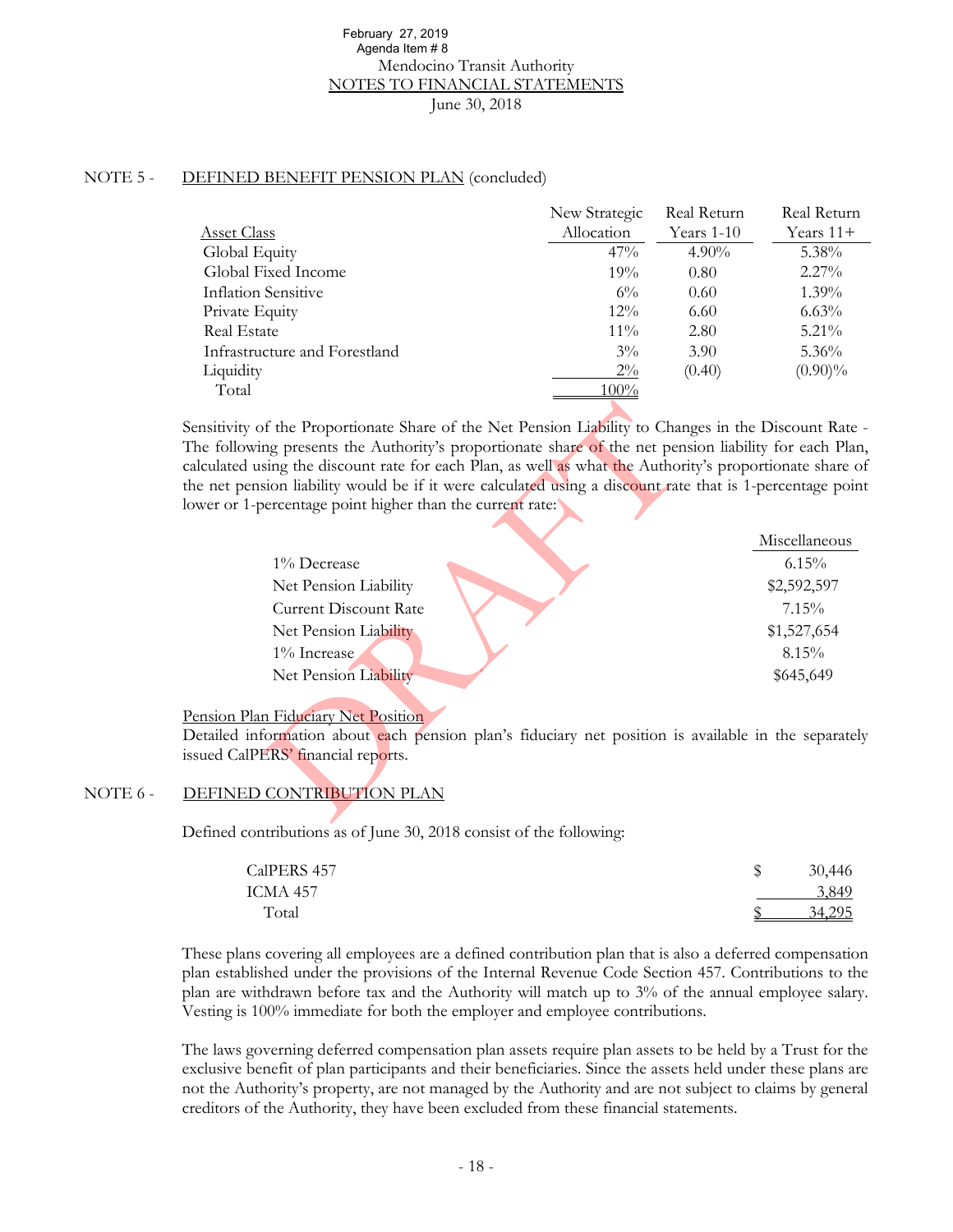#### NOTE 7 - OPERATING LEASES

The Authority has entered into several operating leases, as lessee. The leases are primarily for office space, parking and areas for loading of passengers. Lease terms are all month-to-month at this time. None of these leases have non-cancelable lease terms, provisions for contingent rentals, purchase options, or unusual restrictions. Renewals of leases are negotiated with the lessor when appropriate.

#### NOTE 8 - CONTINGENCIES

The Authority receives revenue from Federal, State and Local agencies that have requirements to be followed when expending these revenues. If the requirements are not followed, the unauthorized expenditures would be a liability to be refunded to the appropriate agency.

The Authority is involved in various claims and litigation arising in the ordinary course of business. Authority management, based upon the opinion of legal counsel, is of the opinion that the ultimate resolution of such matters will not have a materially adverse effect on the Authority's financial position or results of operations.

#### NOTE 9 - DEFERRED REVENUE

Deferred revenue at June 30, 2018 consisted of \$167,265 of Transit System Safety, Security and Disaster Response Account (TSSSDRA) funding that was not expended by the end of fiscal year 2018. The balance of the deferred revenue consists of \$79,311 in the Low Carbon Transit Operations Program and \$170,539 in the Public Transportation Modernization, Improvement, and Service Enhancement Account (PTIMSEA). The total deferred revenue at June 30, 2018 was \$417,115. February 27, 2019<br>
Agenda Item #8<br>
Mendocion Transit Authority<br>
Northcoin o Transit Authority<br>
Northcoin Charlotter and the 30, 2018<br>
SG LEASES<br>
riv has entered into several operating leases, as lessee. The lead<br>
nonsula r

#### NOTE 10 - FARE REVENUE RATIO

The Authority is required under the Transportation Development Act to maintain a fare revenue to operating expenses ratio of  $10\%$ . The calculation of the fare revenue ratio for the year ended June 30, 2018, is as follows:

| Fare revenues                                                                 |           |
|-------------------------------------------------------------------------------|-----------|
| Operating expenses                                                            | 6,397,857 |
| Less: depreciation                                                            | 747,968   |
| Less: cost of specialized services                                            | 364,270   |
| Less: contract and charter services, senior administration, maintenance labor |           |
| and mobility management                                                       | 14,766    |
| Total                                                                         | 5.270,853 |
| Fare revenue ratio                                                            | $12.6\%$  |

#### NOTE 11 - RISK MANAGEMENT

The Authority manages risk of loss related to torts; theft of, damage to, and destruction of assets; errors and omissions; injuries to employees; and natural disasters by participating in the public entity risk pools described below and by retaining certain risks. The Authority maintains insurance coverage from a commercial carrier for its Garage Keepers Insurance, Commercial Property and Inland Marine coverage.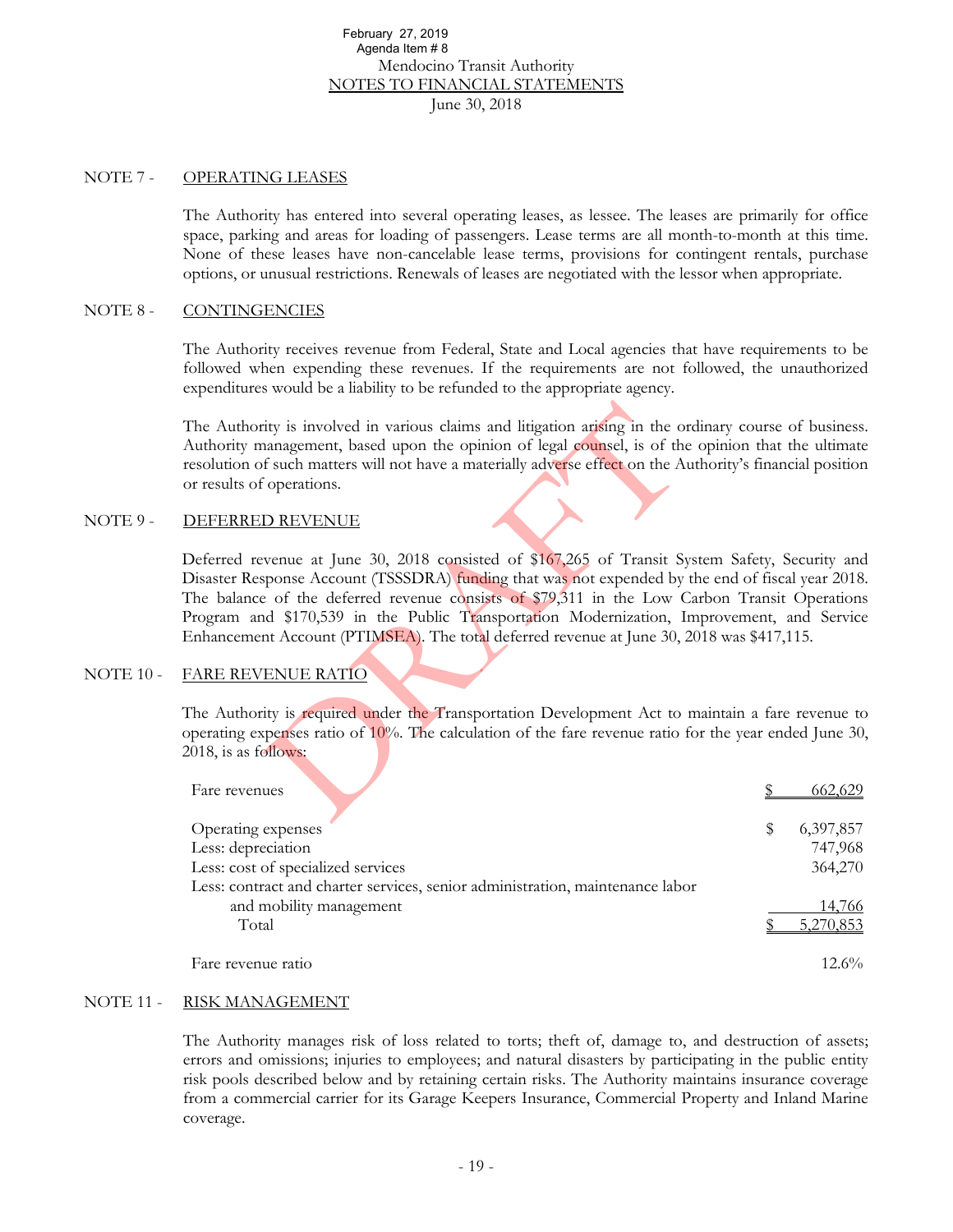#### NOTE 11 - RISK MANAGEMENT (continued)

Public entity risk pools are formally organized and separate entities established under the Joint Exercise of Powers Act of the State of California. As separate legal entities, those entities exercise full powers and authorities within the scope of the related Joint Powers Agreements including the preparation of annual budgets, accountability for all funds, the power to make and execute contracts and the right to sue and be sued. Each risk pool is governed by a board consisting of representatives from member municipalities. February 27, 2019<br>
Mendolatom #8<br>
Mendolatom #8<br>
Mendolatom 18<br>
Mendolatom Tansit Authority<br>
June 30, 2018<br>
(AGEMENT (continued)<br>
June 30, 2018<br>
ALGEMENT (continued)<br>
ALGEMENT (continued)<br>
ALGEMENT (continued)<br>
ALGEMENT (c

Each board controls the operations of the respective risk pool, including selection of management and approval of operating budgets, independent of any influence by member municipalities beyond their representation on that board. Obligations and liabilities of these risk pools are not the Authority's responsibility.

#### Risk Coverage

The Authority is a member of the California Transit Insurance Pool (CALTIP), which covers liability and vehicle damage claims up to \$5,000,000. The Authority has a self-insured retention or deductible of \$5,000 on physical damage and \$25,000 on liability per claim. Once the Authority's self-insured retention for claims is met, CALTIP becomes responsible for payment of all claims up to \$1,000,000.

For claims above that amount, CALTIP purchases excess coverage up to \$5,000,000. During the fiscal year ended June 30, 2018, the Authority contributed \$207,610 for coverage.

The Authority is also a member of the Special District Risk Management Authority (SDRMA) Workers' Compensation Program, which covers workers' compensation claims up to \$5,000,000.

The contributions made to the risk pool equal the ratio of their respective payrolls to the total payrolls of all entities participating in the same layer of each program, in each program year. Actual surpluses or losses are shared according to a formula developed from overall loss costs and spread to member entities on a percentage basis after a retrospective rating.

Financial statements for the risk pools may be obtained from CALTIP, 1750 Creekside Oaks Drive, Suite 200, Sacramento, CA 95833 and SDRMA, 1112 I Street, Suite 300, Sacramento, CA 95814.

#### Self-Insurance

The Authority maintains liability accounts for employee benefits and self-insurance reserves. The balances of these liabilities at June 30, 2018 are as follows:

|                       | 2018    |
|-----------------------|---------|
| Liability             | 12,000  |
| Vehicle damage        | 17,000  |
| Employee benefits     | 164,382 |
| Workers' compensation | 23,840  |
| Cafeteria plan        | 31,975  |
| Total                 | 249,197 |

Self-insurance for employee benefits includes unemployment insurance and an employees' cafeteria plan. Vehicle collision risks are partially self-insured by the Authority. Potential liability claims are insured by an insurance carrier, with a deductible of \$25,000 per incident. Management believes there were sufficient reserves to fund these liabilities at June 30, 2018.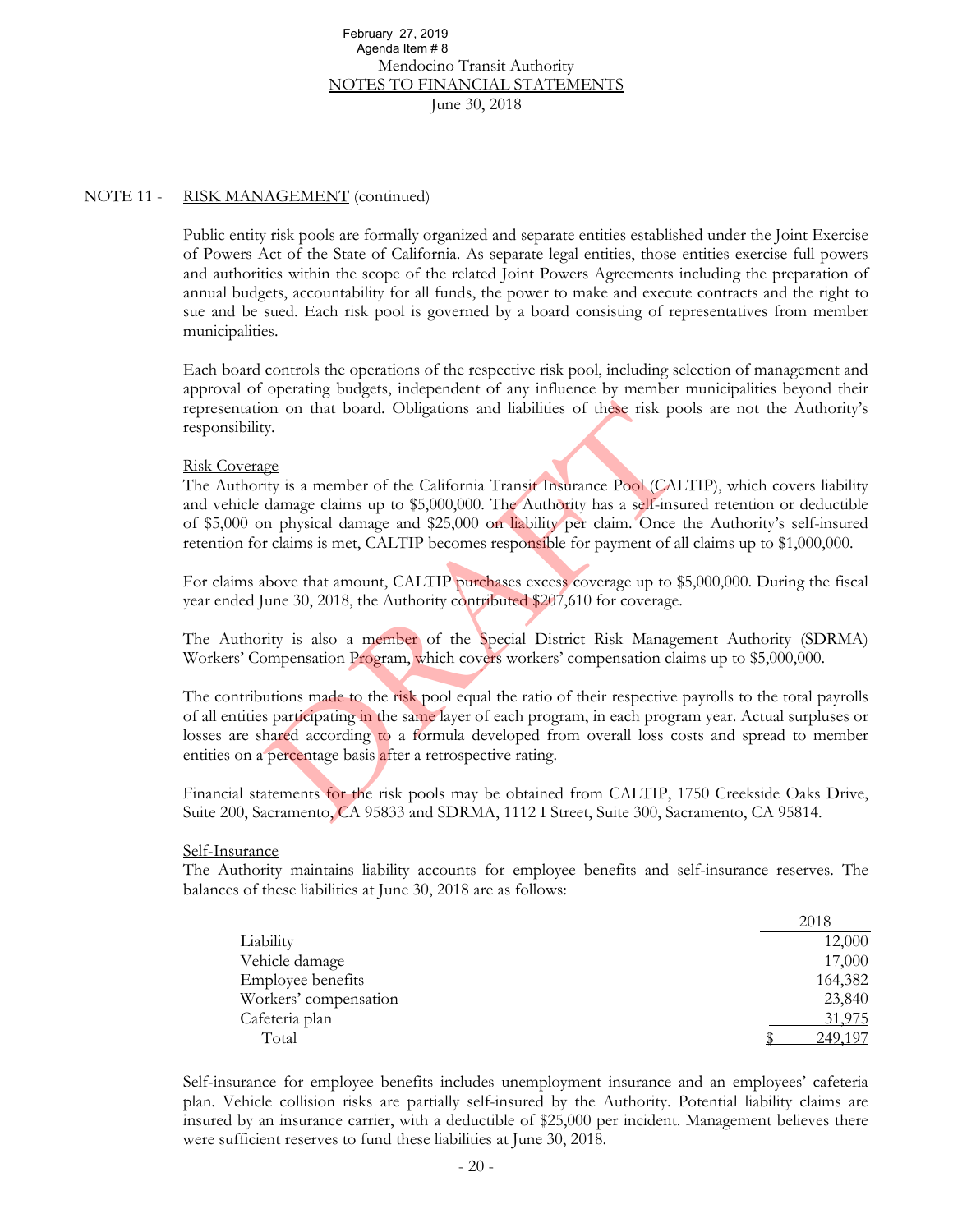#### NOTE 11 - RISK MANAGEMENT (concluded)

Each year the Authority budgets an amount to be set aside during the year for self-insurance costs, based on actuarial estimates and availability of funds. That amount is expended and accrued to a liability account during the year. Claims are then charged against the liability account, and any balance remaining at year end is carried forward to the next fiscal year.

The Authority's actuary estimate for the ultimate unpaid losses incurred for vehicle collision and deductible on liability insurance was derived from the June 30, 2017 valuation report. The fiscal year ending June 30, 2018 estimate was \$29,000.

#### NOTE 12 - CONCENTRATION

The Authority receives a substantial amount of revenue from the Mendocino Council of Governments under the Transportation Development Act and State Transit Assistance. Transportation Development Act fund allocation is based on sales tax revenue. During the fiscal year ended June 30, 2018, the Authority received \$3,050,612. This amounts to 55% of total revenue for the year.

#### NOTE 13 - PTMISEA

In November 2006, California Voters passed a bond measure enacting the Highway Safety, Traffic Reduction, Air Quality and Port Security Bond Act of 2006. Of the \$19.925 billion of state general obligation bonds authorized, \$4 billion was set aside by the State as instructed by statute as the Public Transportation Modernization Improvement and Service Enhancement Account (PTMISEA). These funds are available to the California Department of Transportation for intercity rail projects and to transit operators in California for rehabilitation, safety or modernization improvements, capital service enhancements or expansions, new capital projects, bus rapid transit improvements or for rolling stock procurement, rehabilitation or replacement. February 27, 2019<br>
Mendoloro Transit Authority<br>
Mendoloro Transit Authority<br>
NeroCorn Transit Authority<br>
June 30, 2018<br>
AGEMENT (concluded)<br>
the Authority budgets an amount to be set aside during the year<br>
cutarial estimat

In FY09/10, the Authority applied for PTMISEA funds for the construction phase of the Alternative Fuel Infrastructure Project, and in FY11/12 for vehicle procurement. As of June 30, 2018, the Authority has received a total of \$4,370,369 in PTMISEA proceeds and related interest, of which qualifying expenditures totaled \$4,370,369. Qualifying expenditures must be encumbered within three years from the date of the allocation and expended within three years from the date of encumbrance.

As of June 30, 2018, PTMISEA funds received and expended were verified in the course of our audit as follows:

| Balance at June 30, 2017                | 387       |
|-----------------------------------------|-----------|
| PTMISEA received                        | 309,615   |
| Expenditures incurred:<br>Transit buses | (309,615) |
| Unexpended proceeds at June 30, 2018    |           |

#### NOTE 14 - SUBSEQUENT EVENTS

In preparing these financial statements, the Authority has evaluated events and transactions for potential recognition or disclosure through the date the financial statements were available to be issued.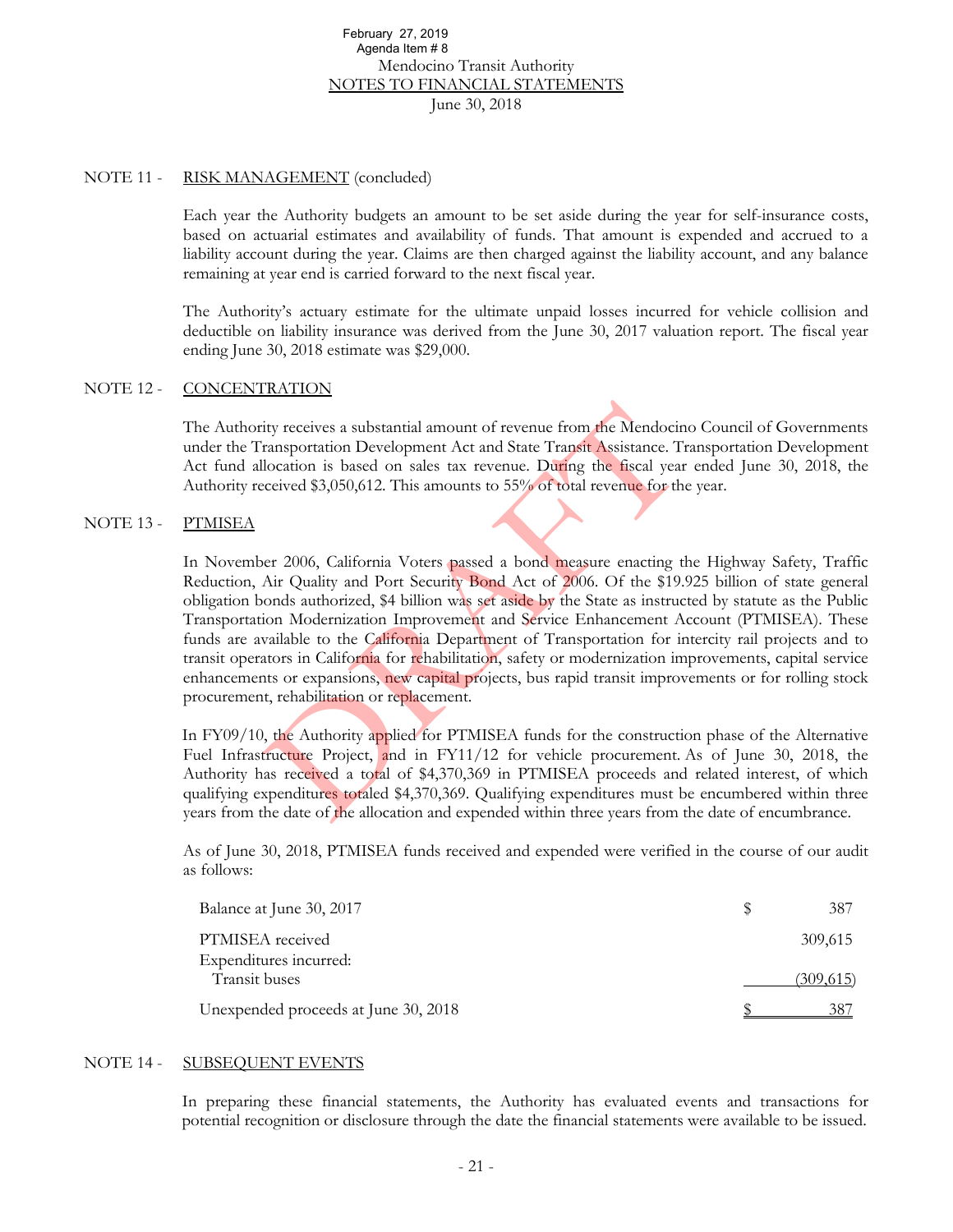February 27, 2019<br>Agenda Item # 8

REQUIRED SUPPLEMENTAL INFORMATION February 27, 2019<br>Agenda Item # 8<br>REQUIRED SUPPLEMENTALLANFORMATION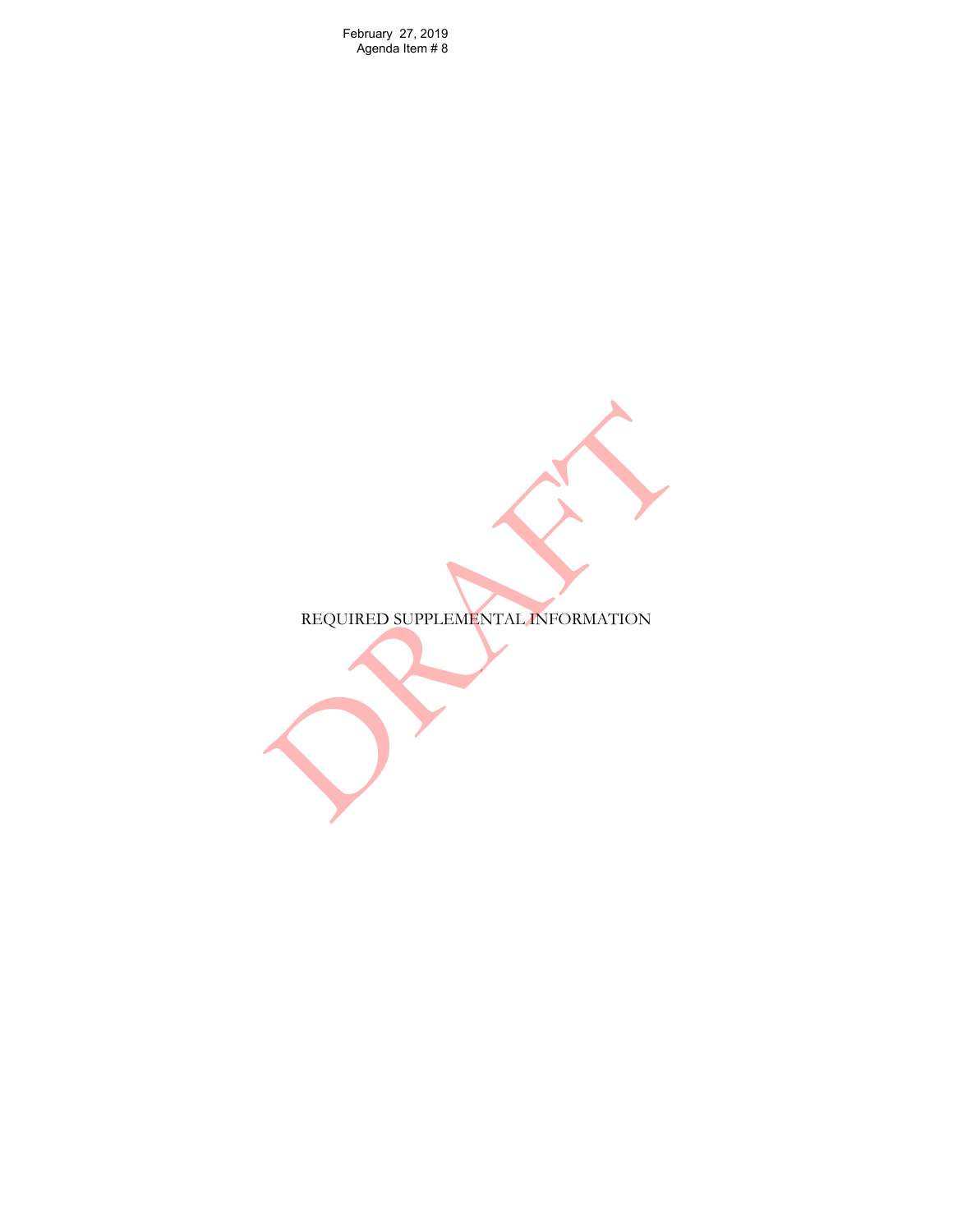# Mendocino Transit Authority As of June 30, 2018 SCHEDULE OF THE AUTHORITY'S PROPORTIONATE SHARE OF THE NET PENSION LIABILITY Agenda Item # 8

| February 27, 2019                                                                                                    |    |           |    |                                                         |    |           |      |           |
|----------------------------------------------------------------------------------------------------------------------|----|-----------|----|---------------------------------------------------------|----|-----------|------|-----------|
| Agenda Item #8<br>Mendocino Transit Authority                                                                        |    |           |    |                                                         |    |           |      |           |
|                                                                                                                      |    |           |    |                                                         |    |           |      |           |
| SCHEDULE OF THE AUTHORITY'S PROPORTIONATE<br>SHARE OF THE NET PENSION LIABILITY                                      |    |           |    |                                                         |    |           |      |           |
| As of June 30, 2018                                                                                                  |    |           |    |                                                         |    |           |      |           |
|                                                                                                                      |    |           |    |                                                         |    |           |      |           |
| *Last 4 Years*                                                                                                       |    |           |    |                                                         |    |           |      |           |
|                                                                                                                      |    |           |    |                                                         |    |           |      |           |
|                                                                                                                      |    |           |    |                                                         |    |           |      |           |
|                                                                                                                      |    |           |    |                                                         |    |           |      |           |
|                                                                                                                      |    |           |    | Miscellaneous Miscellaneous Miscellaneous Miscellaneous |    |           |      |           |
| Schedule of the Proportionate Share                                                                                  |    | Plan      |    | Plan                                                    |    | Plan      |      | Plan      |
| of the Net Pension Liability                                                                                         |    | 2018      |    | 2017                                                    |    | 2016      |      | 2015      |
| Proportion of the net pension liability                                                                              |    | 0.015404% |    | 0.014549%                                               |    | 0.011889% |      | 0.015799% |
| Proportionate share of the net pension liability                                                                     | \$ | 1,527,654 |    | \$1,258,942                                             | \$ | 816,711   | - \$ | 983,080   |
| Covered - employee payroll                                                                                           | \$ | 2,154,914 | \$ | 2,133,007                                               | \$ | 2,119,045 | \$   | 1,967,075 |
| Proportionate share of the net pension liability as a                                                                |    |           |    |                                                         |    |           |      |           |
| percentage of covered-employee payroll                                                                               |    | 70.89%    |    | 59.02%                                                  |    | 38.54%    |      | 49.98%    |
| Plan fiduciary net position as a percentage                                                                          |    |           |    |                                                         |    |           |      |           |
| of the total pension liability                                                                                       |    | 73.31%    |    | 74.06%                                                  |    | 78.40%    |      | 79.82%    |
|                                                                                                                      |    |           |    |                                                         |    |           |      |           |
|                                                                                                                      |    |           |    |                                                         |    |           |      |           |
|                                                                                                                      |    |           |    |                                                         |    |           |      |           |
| <b>NOTES TO SCHEDULE:</b>                                                                                            |    |           |    |                                                         |    |           |      |           |
| Fiscal year 2015 was the 1st year of implementation.                                                                 |    |           |    |                                                         |    |           |      |           |
|                                                                                                                      |    |           |    |                                                         |    |           |      |           |
|                                                                                                                      |    |           |    |                                                         |    |           |      |           |
| *Schedule is intended to show information for 10 years. Additional years will be displayed as they become available. |    |           |    |                                                         |    |           |      |           |
|                                                                                                                      |    |           |    |                                                         |    |           |      |           |
|                                                                                                                      |    |           |    |                                                         |    |           |      |           |
|                                                                                                                      |    |           |    |                                                         |    |           |      |           |
|                                                                                                                      |    |           |    |                                                         |    |           |      |           |
|                                                                                                                      |    |           |    |                                                         |    |           |      |           |
|                                                                                                                      |    |           |    |                                                         |    |           |      |           |
|                                                                                                                      |    |           |    |                                                         |    |           |      |           |
|                                                                                                                      |    |           |    |                                                         |    |           |      |           |

#### NOTES TO SCHEDULE: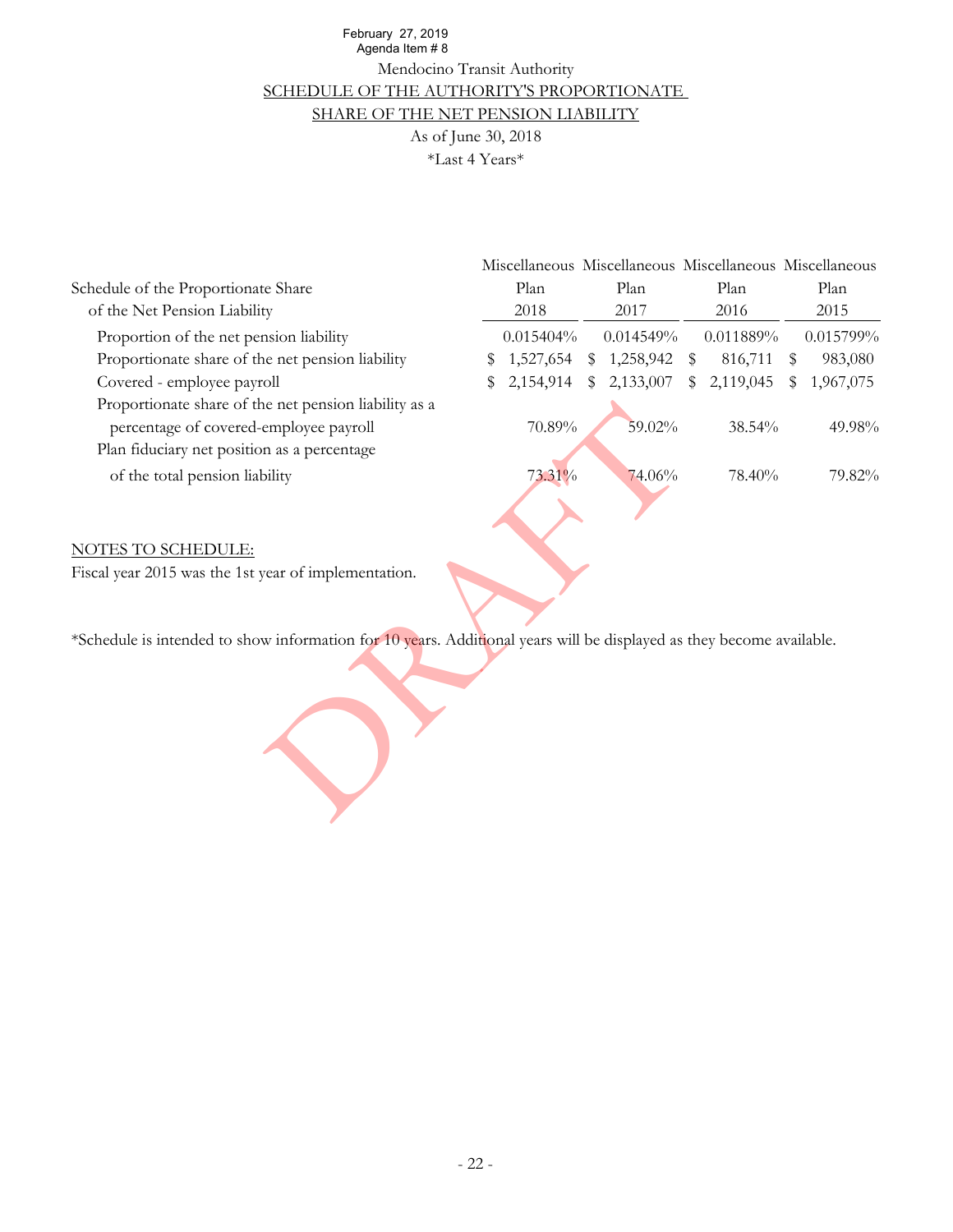# Mendocino Transit Authority As of June 30, 2018 \*Last 4 Years\* SCHEDULE OF CONTRIBUTIONS Agenda Item # 8

| February 27, 2019<br>Agenda Item #8<br>Mendocino Transit Authority                                                   |    |                     |              |                                                         |    |            |    |            |
|----------------------------------------------------------------------------------------------------------------------|----|---------------------|--------------|---------------------------------------------------------|----|------------|----|------------|
| <b>SCHEDULE OF CONTRIBUTIONS</b>                                                                                     |    |                     |              |                                                         |    |            |    |            |
|                                                                                                                      |    | As of June 30, 2018 |              |                                                         |    |            |    |            |
|                                                                                                                      |    | *Last 4 Years*      |              |                                                         |    |            |    |            |
|                                                                                                                      |    |                     |              |                                                         |    |            |    |            |
|                                                                                                                      |    |                     |              |                                                         |    |            |    |            |
|                                                                                                                      |    |                     |              |                                                         |    |            |    |            |
|                                                                                                                      |    |                     |              | Miscellaneous Miscellaneous Miscellaneous Miscellaneous |    |            |    |            |
|                                                                                                                      |    | Plan                |              | Plan                                                    |    | Plan       |    | Plan       |
| <b>SCHEDULE OF CONTRIBUTIONS</b>                                                                                     |    | 2018                |              | 2017                                                    |    | 2016       |    | 2015       |
| Contractually required contribution                                                                                  |    |                     |              |                                                         |    |            |    |            |
| (actuarially determined)                                                                                             | \$ | 215,248             | $\mathbb{S}$ | 184,327                                                 | \$ | 165,348    | \$ | 164,914    |
| Contributions in relation to the actuarially                                                                         |    |                     |              |                                                         |    |            |    |            |
| determined contributions                                                                                             |    | (215, 264)          |              | (184, 327)                                              |    | (165, 348) |    | (164, 914) |
| Contribution deficiency (excess)                                                                                     | \$ | (16)                | $\,$         |                                                         | \$ |            | \$ |            |
|                                                                                                                      |    |                     |              |                                                         |    |            |    |            |
| Covered-employee payroll during the fiscal year                                                                      | \$ | 2,375,217           | $\sqrt{3}$   | 2,154,914                                               | \$ | 2,133,007  | S  | 1,919,529  |
| Contributions as a percentage of                                                                                     |    |                     |              |                                                         |    |            |    |            |
| covered-employee payroll                                                                                             |    | 9.06%               |              | $8.55\%$                                                |    | 7.75%      |    | 8.59%      |
|                                                                                                                      |    |                     |              |                                                         |    |            |    |            |
|                                                                                                                      |    |                     |              |                                                         |    |            |    |            |
| NOTES TO REQUIRED SUPPLEMENTARY INFORMATION:                                                                         |    |                     |              |                                                         |    |            |    |            |
| Fiscal year 2015 was the 1st year of implementation.                                                                 |    |                     |              |                                                         |    |            |    |            |
|                                                                                                                      |    |                     |              |                                                         |    |            |    |            |
| *Schedule is intended to show information for 10 years. Additional years will be displayed as they become available. |    |                     |              |                                                         |    |            |    |            |
|                                                                                                                      |    |                     |              |                                                         |    |            |    |            |
|                                                                                                                      |    |                     |              |                                                         |    |            |    |            |
|                                                                                                                      |    |                     |              |                                                         |    |            |    |            |

## NOTES TO REQUIRED SUPPLEMENTARY INFORMATION: